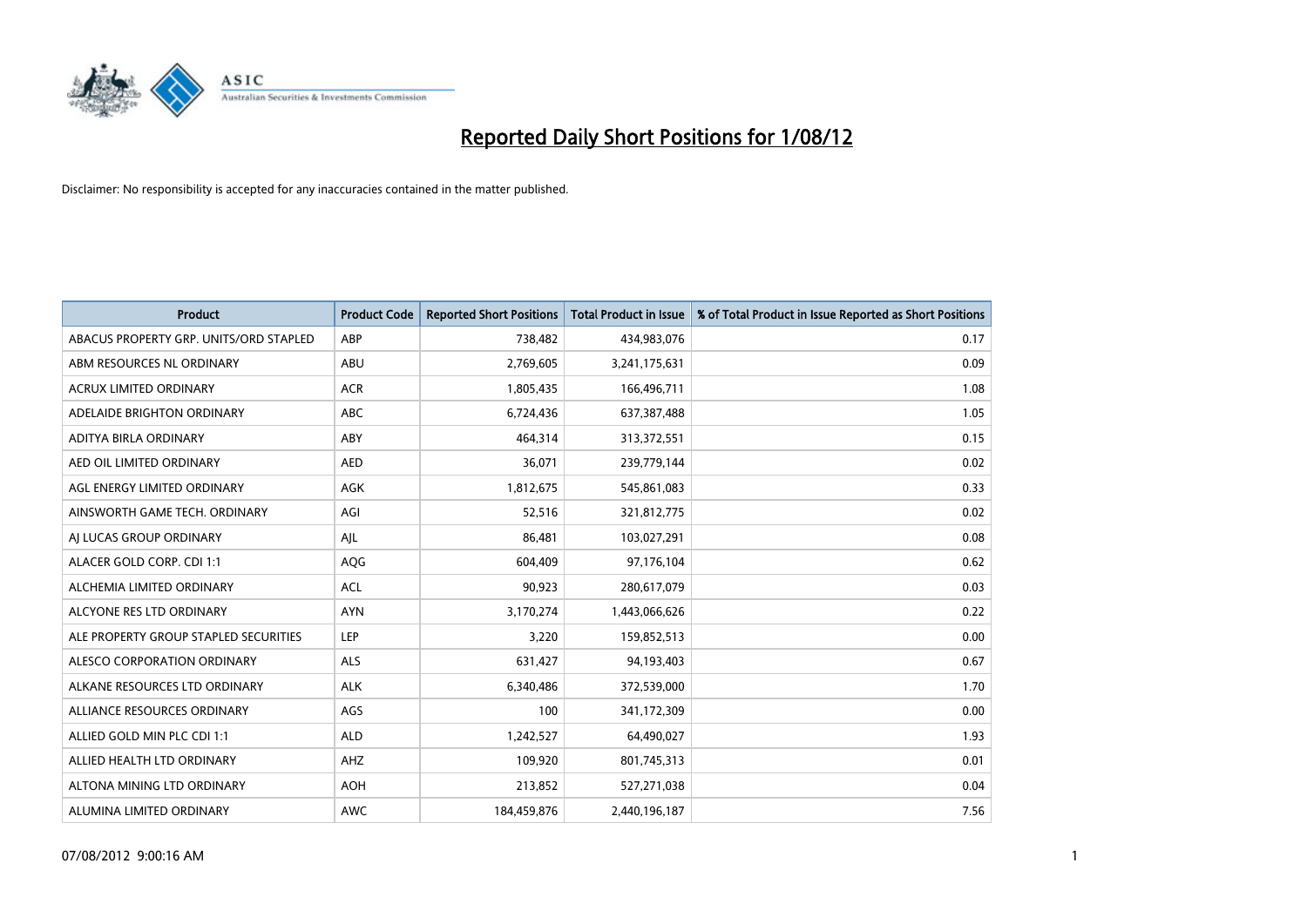

| <b>Product</b>                          | <b>Product Code</b> | <b>Reported Short Positions</b> | <b>Total Product in Issue</b> | % of Total Product in Issue Reported as Short Positions |
|-----------------------------------------|---------------------|---------------------------------|-------------------------------|---------------------------------------------------------|
| AMCOM TELECOMM. ORDINARY                | AMM                 | 104,370                         | 241,491,904                   | 0.04                                                    |
| AMCOR LIMITED ORDINARY                  | <b>AMC</b>          | 3,505,986                       | 1,206,684,923                 | 0.29                                                    |
| AMP LIMITED ORDINARY                    | AMP                 | 6,835,155                       | 2,894,931,180                 | 0.24                                                    |
| AMPELLA MINING ORDINARY                 | <b>AMX</b>          | 6,263,462                       | 246,800,493                   | 2.54                                                    |
| ANGLOGOLD ASHANTI CDI 5:1               | AGG                 | 3.000                           | 89,207,765                    | 0.00                                                    |
| ANSELL LIMITED ORDINARY                 | <b>ANN</b>          | 4,204,254                       | 130,656,668                   | 3.22                                                    |
| ANTARES ENERGY LTD ORDINARY             | AZZ                 | 479,158                         | 258,000,000                   | 0.19                                                    |
| ANTISENSE THERAPEUT, ORDINARY           | <b>ANP</b>          | 100,000                         | 1,300,743,255                 | 0.01                                                    |
| ANZ BANKING GRP LTD ORDINARY            | ANZ                 | 7,881,036                       | 2,715,721,290                 | 0.29                                                    |
| APA GROUP STAPLED SECURITIES            | <b>APA</b>          | 10,801,137                      | 644,485,583                   | 1.68                                                    |
| APN NEWS & MEDIA ORDINARY               | <b>APN</b>          | 19,622,092                      | 649,010,756                   | 3.02                                                    |
| AQUARIUS PLATINUM. ORDINARY             | <b>AOP</b>          | 15,702,482                      | 470,312,578                   | 3.34                                                    |
| AQUILA RESOURCES ORDINARY               | <b>AQA</b>          | 6,421,061                       | 411,804,442                   | 1.56                                                    |
| ARAFURA RESOURCE LTD ORDINARY           | ARU                 | 4,835,653                       | 396,004,144                   | 1.22                                                    |
| ARB CORPORATION ORDINARY                | <b>ARP</b>          | 27,248                          | 72,481,302                    | 0.04                                                    |
| ARDENT LEISURE GROUP STAPLED SECURITIES | AAD                 | 595,531                         | 334,209,401                   | 0.18                                                    |
| ARGO INVESTMENTS ORDINARY               | ARG                 | 80                              | 625,946,521                   | 0.00                                                    |
| ARISTOCRAT LEISURE ORDINARY             | <b>ALL</b>          | 17,798,694                      | 550,502,889                   | 3.23                                                    |
| <b>ARRIUM LTD ORDINARY</b>              | ARI                 | 28,919,029                      | 1,345,665,626                 | 2.15                                                    |
| ASCIANO LIMITED ORDINARY                | <b>AIO</b>          | 5,097,723                       | 975,385,664                   | 0.52                                                    |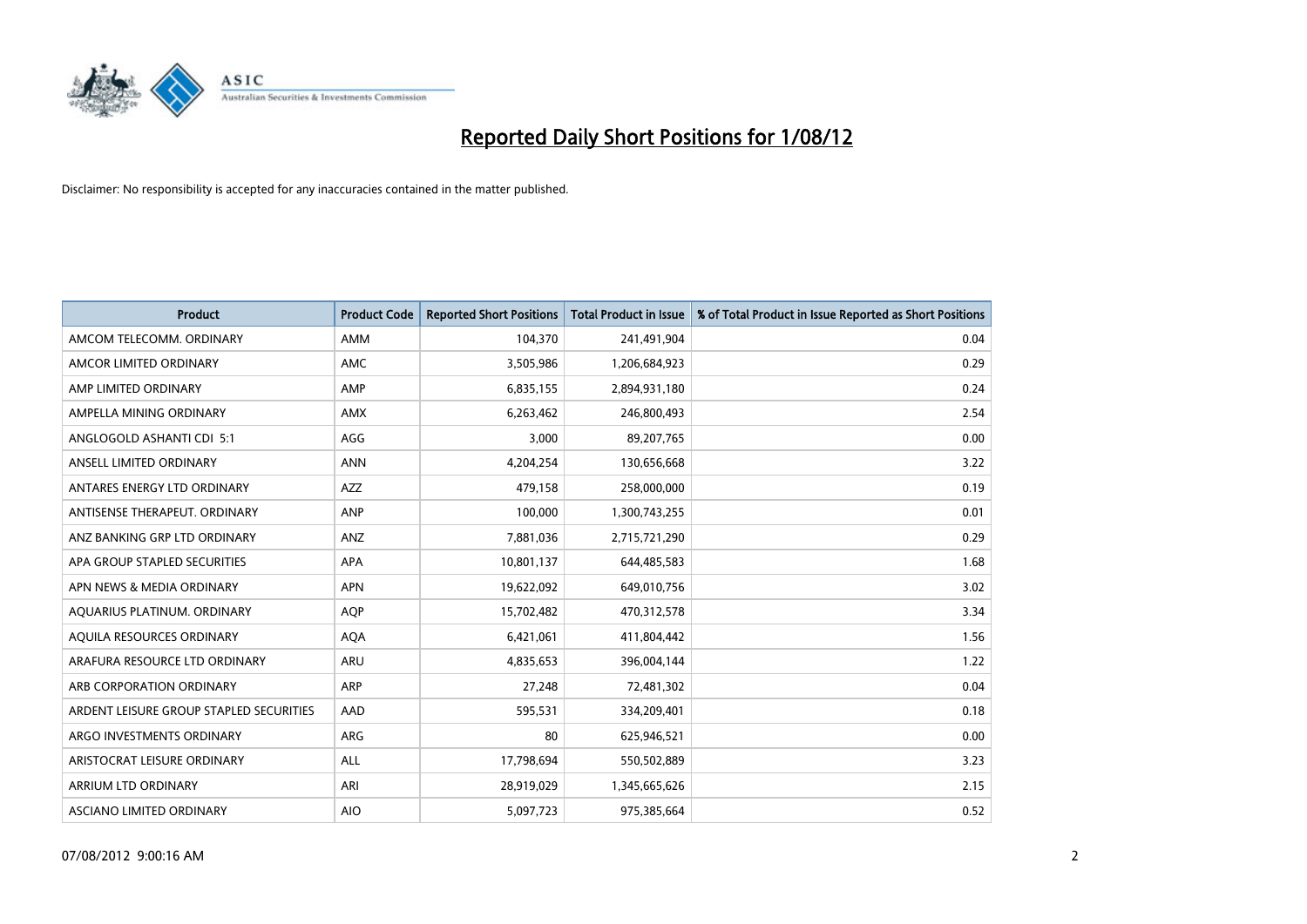

| <b>Product</b>                          | <b>Product Code</b> | <b>Reported Short Positions</b> | <b>Total Product in Issue</b> | % of Total Product in Issue Reported as Short Positions |
|-----------------------------------------|---------------------|---------------------------------|-------------------------------|---------------------------------------------------------|
| ASG GROUP LIMITED ORDINARY              | <b>ASZ</b>          | 836.050                         | 172,152,079                   | 0.49                                                    |
| ASPEN GROUP ORD/UNITS STAPLED           | <b>APZ</b>          | 65,329                          | 600,507,326                   | 0.01                                                    |
| ASPIRE MINING LTD ORDINARY              | <b>AKM</b>          | 270,266                         | 620,594,556                   | 0.04                                                    |
| ASTRO JAP PROP GROUP STAPLED SECURITIES | AJA                 | 3,982                           | 58,445,002                    | 0.01                                                    |
| ASX LIMITED ORDINARY                    | <b>ASX</b>          | 3,883,713                       | 175,136,729                   | 2.22                                                    |
| ATLAS IRON LIMITED ORDINARY             | <b>AGO</b>          | 10,363,009                      | 904,580,993                   | 1.15                                                    |
| AURORA OIL & GAS ORDINARY               | <b>AUT</b>          | 7,966,673                       | 446,595,778                   | 1.78                                                    |
| <b>AUSDRILL LIMITED ORDINARY</b>        | <b>ASL</b>          | 1,416,282                       | 304,397,289                   | 0.47                                                    |
| AUSENCO LIMITED ORDINARY                | AAX                 | 407,988                         | 123,872,665                   | 0.33                                                    |
| <b>AUSTAL LIMITED ORDINARY</b>          | ASB                 | 241,963                         | 188,193,007                   | 0.13                                                    |
| AUSTIN ENGINEERING ORDINARY             | ANG                 | 12,708                          | 72,314,403                    | 0.02                                                    |
| AUSTRALAND PROPERTY STAPLED SECURITY    | <b>ALZ</b>          | 435,163                         | 576,846,597                   | 0.08                                                    |
| AUSTRALIAN AGRICULT, ORDINARY           | <b>AAC</b>          | 519,568                         | 312,905,085                   | 0.17                                                    |
| AUSTRALIAN INFRASTR, UNITS/ORDINARY     | <b>AIX</b>          | 11,323,743                      | 620,733,944                   | 1.82                                                    |
| AUSTRALIAN PHARM, ORDINARY              | API                 | 225,289                         | 488,115,883                   | 0.05                                                    |
| AVJENNINGS LIMITED ORDINARY             | AVJ                 | 575,001                         | 274,588,694                   | 0.21                                                    |
| AWE LIMITED ORDINARY                    | AWE                 | 3,874,300                       | 521,871,941                   | 0.74                                                    |
| AZIMUTH RES LTD ORDINARY                | <b>AZH</b>          | 1,351,439                       | 401,518,304                   | 0.34                                                    |
| AZUMAH RESOURCES ORDINARY               | <b>AZM</b>          | 609,296                         | 333,714,096                   | 0.18                                                    |
| <b>BANDANNA ENERGY ORDINARY</b>         | <b>BND</b>          | 4,447,239                       | 528,481,199                   | 0.84                                                    |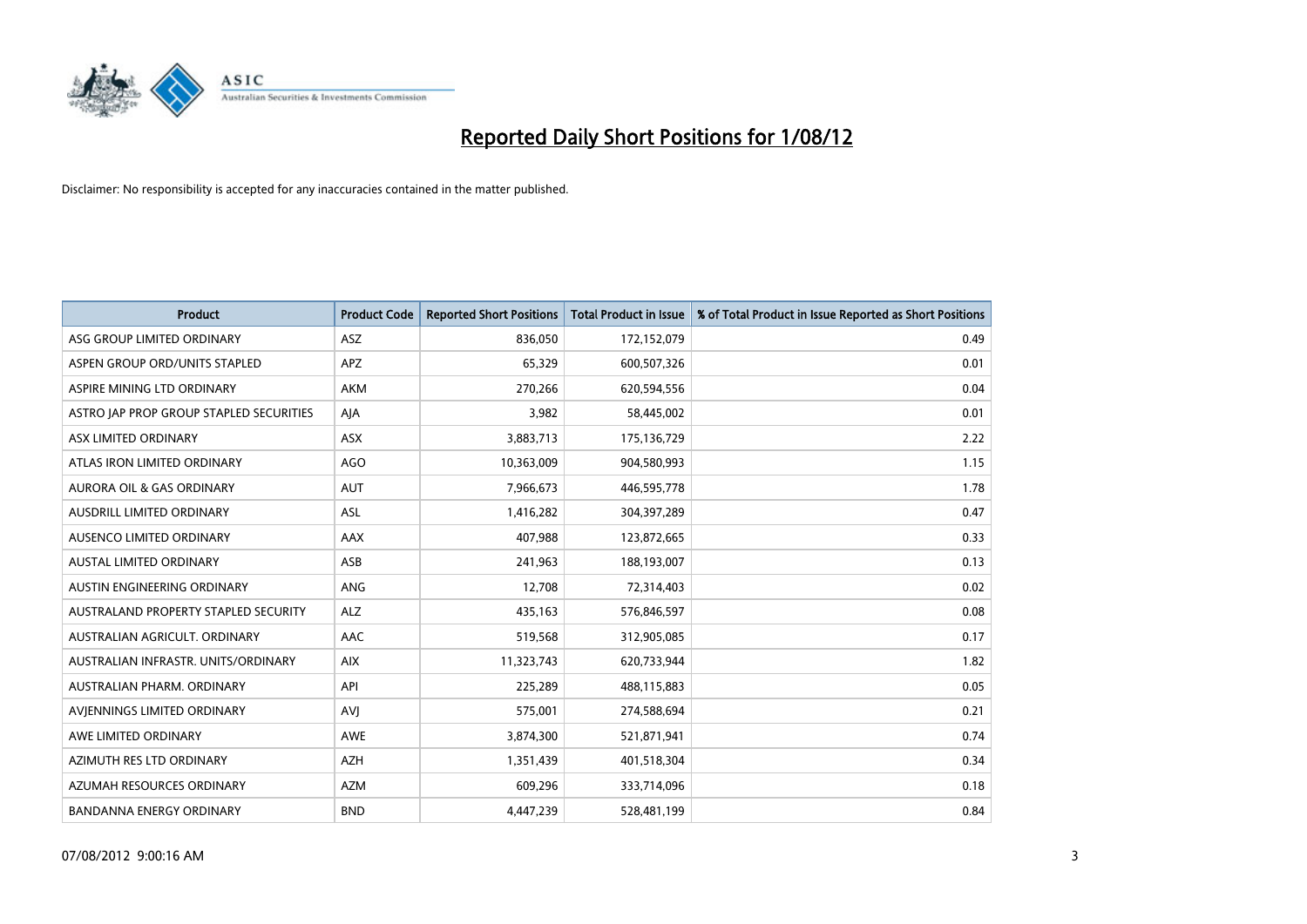

| <b>Product</b>                       | <b>Product Code</b> | <b>Reported Short Positions</b> | <b>Total Product in Issue</b> | % of Total Product in Issue Reported as Short Positions |
|--------------------------------------|---------------------|---------------------------------|-------------------------------|---------------------------------------------------------|
| BANK OF QUEENSLAND. ORDINARY         | <b>BOQ</b>          | 11,889,614                      | 308,797,224                   | 3.85                                                    |
| <b>BASE RES LIMITED ORDINARY</b>     | <b>BSE</b>          | 716,572                         | 460,440,029                   | 0.16                                                    |
| <b>BATHURST RESOURCES ORDINARY</b>   | <b>BTU</b>          | 33,381,331                      | 696,747,997                   | 4.79                                                    |
| <b>BC IRON LIMITED ORDINARY</b>      | <b>BCI</b>          | 3,159                           | 103,861,000                   | 0.00                                                    |
| BEACH ENERGY LIMITED ORDINARY        | <b>BPT</b>          | 25,031,920                      | 1,255,464,157                 | 1.99                                                    |
| BEADELL RESOURCE LTD ORDINARY        | <b>BDR</b>          | 13,751,451                      | 719,704,752                   | 1.91                                                    |
| BENDIGO AND ADELAIDE ORDINARY        | <b>BEN</b>          | 8,746,567                       | 396,641,036                   | 2.21                                                    |
| BERKELEY RESOURCES ORDINARY          | <b>BKY</b>          | 364,239                         | 179,298,273                   | 0.20                                                    |
| BETASHARES ASX RES ETF UNITS         | <b>ORE</b>          | 64,332                          | 3,412,016                     | 1.89                                                    |
| <b>BHP BILLITON LIMITED ORDINARY</b> | <b>BHP</b>          | 4,870,123                       | 3,211,691,105                 | 0.15                                                    |
| <b>BILLABONG ORDINARY</b>            | <b>BBG</b>          | 10,586,517                      | 478,944,292                   | 2.21                                                    |
| <b>BIOTA HOLDINGS ORDINARY</b>       | <b>BTA</b>          | 450,069                         | 182,350,316                   | 0.25                                                    |
| <b>BLACKTHORN RESOURCES ORDINARY</b> | <b>BTR</b>          | 743,543                         | 154,839,537                   | 0.48                                                    |
| <b>BLUESCOPE STEEL LTD ORDINARY</b>  | <b>BSL</b>          | 46,399,387                      | 3,349,185,247                 | 1.39                                                    |
| <b>BOART LONGYEAR ORDINARY</b>       | <b>BLY</b>          | 7,463,659                       | 461,163,412                   | 1.62                                                    |
| <b>BOOM LOGISTICS ORDINARY</b>       | <b>BOL</b>          | 626                             | 468,663,585                   | 0.00                                                    |
| BORAL LIMITED, ORDINARY              | <b>BLD</b>          | 48,004,052                      | 758,572,140                   | 6.33                                                    |
| <b>BRADKEN LIMITED ORDINARY</b>      | <b>BKN</b>          | 2,831,250                       | 168,629,376                   | 1.68                                                    |
| <b>BRAMBLES LIMITED ORDINARY</b>     | <b>BXB</b>          | 3,063,670                       | 1,555,151,188                 | 0.20                                                    |
| BREVILLE GROUP LTD ORDINARY          | <b>BRG</b>          | 95,000                          | 130,095,322                   | 0.07                                                    |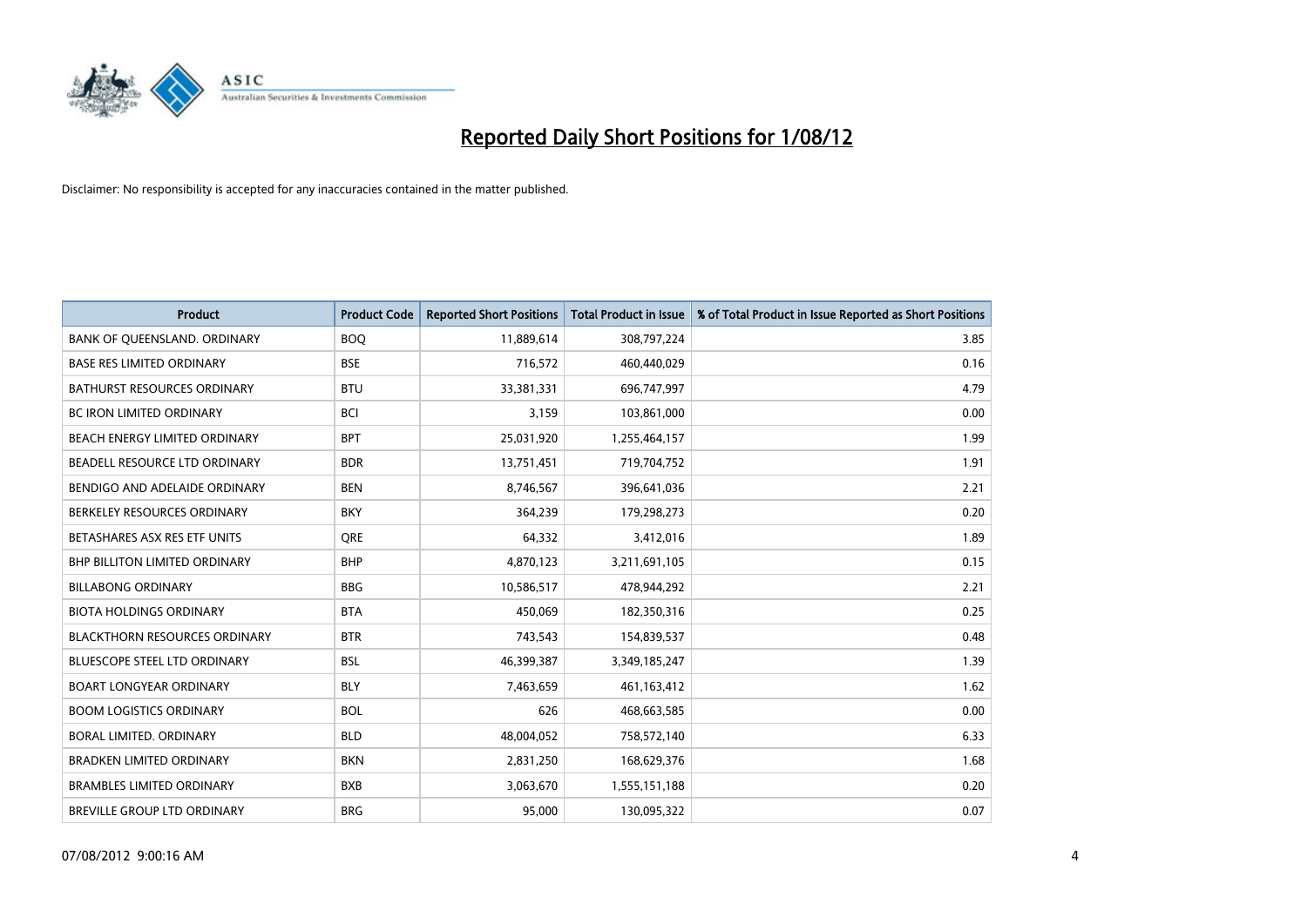

| <b>Product</b>                          | <b>Product Code</b> | <b>Reported Short Positions</b> | <b>Total Product in Issue</b> | % of Total Product in Issue Reported as Short Positions |
|-----------------------------------------|---------------------|---------------------------------|-------------------------------|---------------------------------------------------------|
| <b>BRICKWORKS LIMITED ORDINARY</b>      | <b>BKW</b>          | 15,031                          | 147,567,333                   | 0.01                                                    |
| BT INVESTMENT MNGMNT ORDINARY           | <b>BTT</b>          | 222,720                         | 267,906,977                   | 0.08                                                    |
| <b>BUCCANEER ENERGY LTD ORDINARY</b>    | <b>BCC</b>          | 4,996,349                       | 1,133,975,491                 | 0.44                                                    |
| <b>BURU ENERGY ORDINARY</b>             | <b>BRU</b>          | 10,487,831                      | 251,032,144                   | 4.18                                                    |
| <b>BWP TRUST ORDINARY UNITS</b>         | <b>BWP</b>          | 1,368,960                       | 525,255,093                   | 0.26                                                    |
| CABCHARGE AUSTRALIA ORDINARY            | CAB                 | 4,686,165                       | 120,430,683                   | 3.89                                                    |
| CALTEX AUSTRALIA ORDINARY               | <b>CTX</b>          | 5,059,272                       | 270,000,000                   | 1.87                                                    |
| <b>CAMPBELL BROTHERS ORDINARY</b>       | <b>CPB</b>          | 1,015,797                       | 68,104,044                    | 1.49                                                    |
| CAPE LAMBERT RES LTD ORDINARY           | <b>CFE</b>          | 349,117                         | 689,108,792                   | 0.05                                                    |
| CARABELLA RES LTD ORDINARY              | <b>CLR</b>          | 270,699                         | 133,642,797                   | 0.20                                                    |
| <b>CARBON ENERGY ORDINARY</b>           | <b>CNX</b>          | 48,071                          | 773,999,771                   | 0.01                                                    |
| <b>CARDNO LIMITED ORDINARY</b>          | CDD                 | 957,520                         | 138,506,406                   | 0.69                                                    |
| CARNARVON PETROLEUM ORDINARY            | <b>CVN</b>          | 102,056                         | 694,644,634                   | 0.01                                                    |
| CARSALES.COM LTD ORDINARY               | <b>CRZ</b>          | 23,445,442                      | 233,689,223                   | 10.03                                                   |
| CENTRO RETAIL AUST ORD/UNIT STAPLED SEC | <b>CRF</b>          | 30,869,465                      | 1,340,723,189                 | 2.30                                                    |
| <b>CERAMIC FUEL CELLS ORDINARY</b>      | <b>CFU</b>          | 5,464                           | 1,366,298,863                 | 0.00                                                    |
| CFS RETAIL TRUST GRP STAPLED SECURITIES | <b>CFX</b>          | 45,731,226                      | 2,828,961,617                 | 1.62                                                    |
| <b>CGA MINING LIMITED ORDINARY</b>      | <b>CGX</b>          | 117,631                         | 337,775,726                   | 0.03                                                    |
| CHALLENGER DIV.PRO. STAPLED UNITS       | <b>CDI</b>          | 495,423                         | 858,653,199                   | 0.06                                                    |
| CHALLENGER INFRAST. STAPLED UNITS       | <b>CIF</b>          | 464,132                         | 316,223,785                   | 0.15                                                    |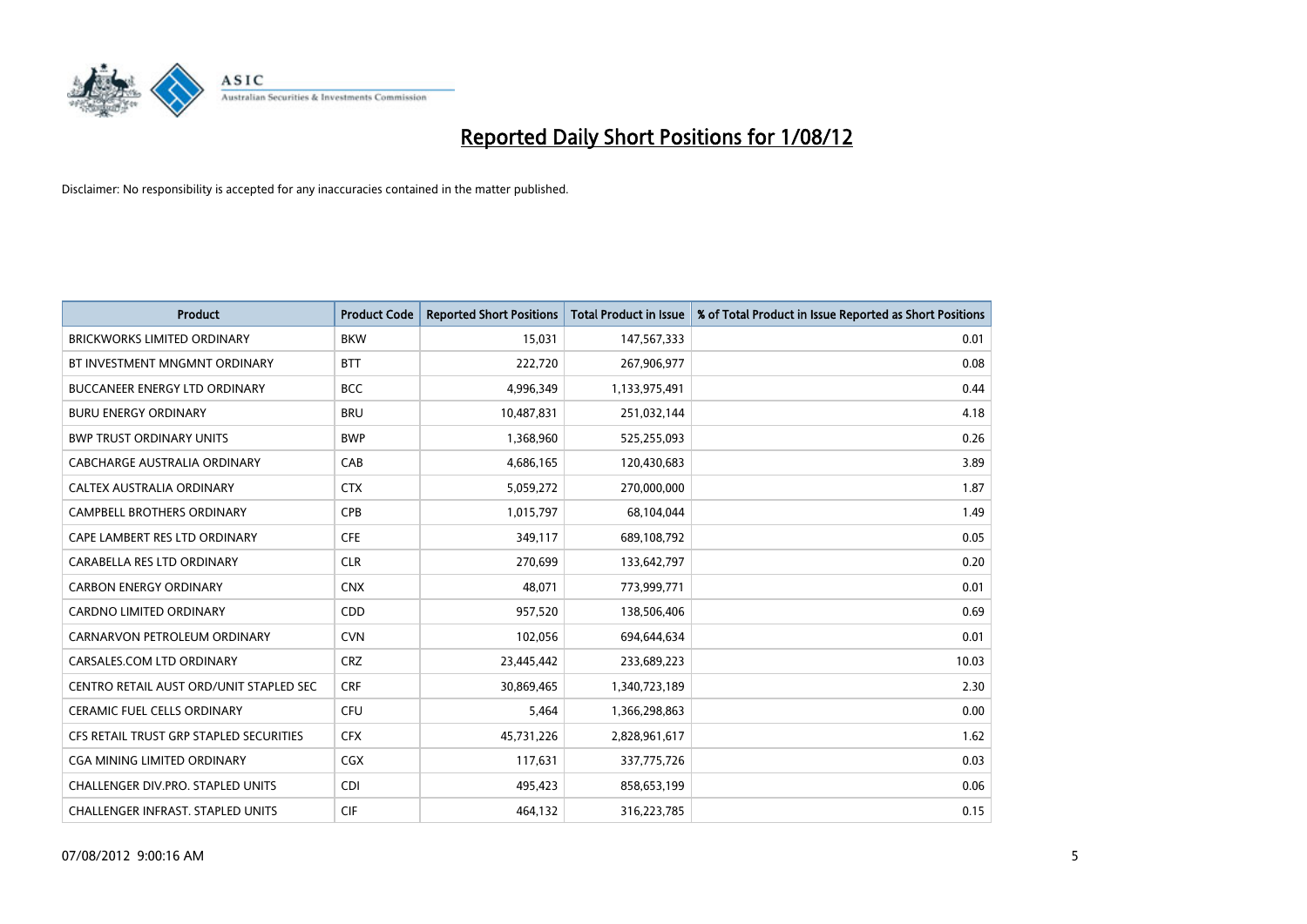

| <b>Product</b>                          | <b>Product Code</b> | <b>Reported Short Positions</b> | <b>Total Product in Issue</b> | % of Total Product in Issue Reported as Short Positions |
|-----------------------------------------|---------------------|---------------------------------|-------------------------------|---------------------------------------------------------|
| <b>CHALLENGER LIMITED ORDINARY</b>      | <b>CGF</b>          | 11,645,431                      | 544,652,710                   | 2.14                                                    |
| CHARTER HALL GROUP STAPLED US PROHIBIT. | <b>CHC</b>          | 353,267                         | 298,839,688                   | 0.12                                                    |
| <b>CHARTER HALL RETAIL UNITS</b>        | <b>COR</b>          | 679,538                         | 299,628,571                   | 0.23                                                    |
| <b>CHORUS LIMITED ORDINARY</b>          | <b>CNU</b>          | 1,103,207                       | 385,082,123                   | 0.29                                                    |
| CITIGOLD CORP LTD ORDINARY              | <b>CTO</b>          | 1,355,317                       | 1,238,622,051                 | 0.11                                                    |
| <b>CLOUGH LIMITED ORDINARY</b>          | <b>CLO</b>          | 115,933                         | 773,787,656                   | 0.01                                                    |
| <b>CNPR GRP UNITS/ORD STAPLED</b>       | <b>CNP</b>          | 2,537                           | 972,414,514                   | 0.00                                                    |
| COAL OF AFRICA LTD ORDINARY             | <b>CZA</b>          | 367,084                         | 685,472,236                   | 0.05                                                    |
| COALSPUR MINES LTD ORDINARY             | <b>CPL</b>          | 11,977,724                      | 620,729,899                   | 1.93                                                    |
| <b>COBAR CONSOLIDATED ORDINARY</b>      | CCU                 | 261,733                         | 210,101,187                   | 0.12                                                    |
| COCA-COLA AMATIL ORDINARY               | <b>CCL</b>          | 6,118,674                       | 761,319,007                   | 0.80                                                    |
| COCHLEAR LIMITED ORDINARY               | <b>COH</b>          | 5,399,346                       | 56,929,432                    | 9.48                                                    |
| <b>COCKATOO COAL ORDINARY</b>           | <b>COK</b>          | 16,143,795                      | 1,016,746,908                 | 1.59                                                    |
| <b>COFFEY INTERNATIONAL ORDINARY</b>    | <b>COF</b>          | 140.281                         | 255,833,165                   | 0.05                                                    |
| <b>COKAL LTD ORDINARY</b>               | <b>CKA</b>          | 65,563                          | 411,046,892                   | 0.02                                                    |
| <b>COLLINS FOODS LTD ORDINARY</b>       | <b>CKF</b>          | 23,670                          | 93,000,003                    | 0.03                                                    |
| COMMONWEALTH BANK, ORDINARY             | <b>CBA</b>          | 30,063,065                      | 1,592,154,780                 | 1.89                                                    |
| COMMONWEALTH PROP ORDINARY UNITS        | <b>CPA</b>          | 26,369,776                      | 2,347,003,413                 | 1.12                                                    |
| <b>COMPASS RESOURCES ORDINARY</b>       | <b>CMR</b>          | 7,472                           | 1,403,744,100                 | 0.00                                                    |
| COMPUTERSHARE LTD ORDINARY              | <b>CPU</b>          | 4,183,815                       | 555,664,059                   | 0.75                                                    |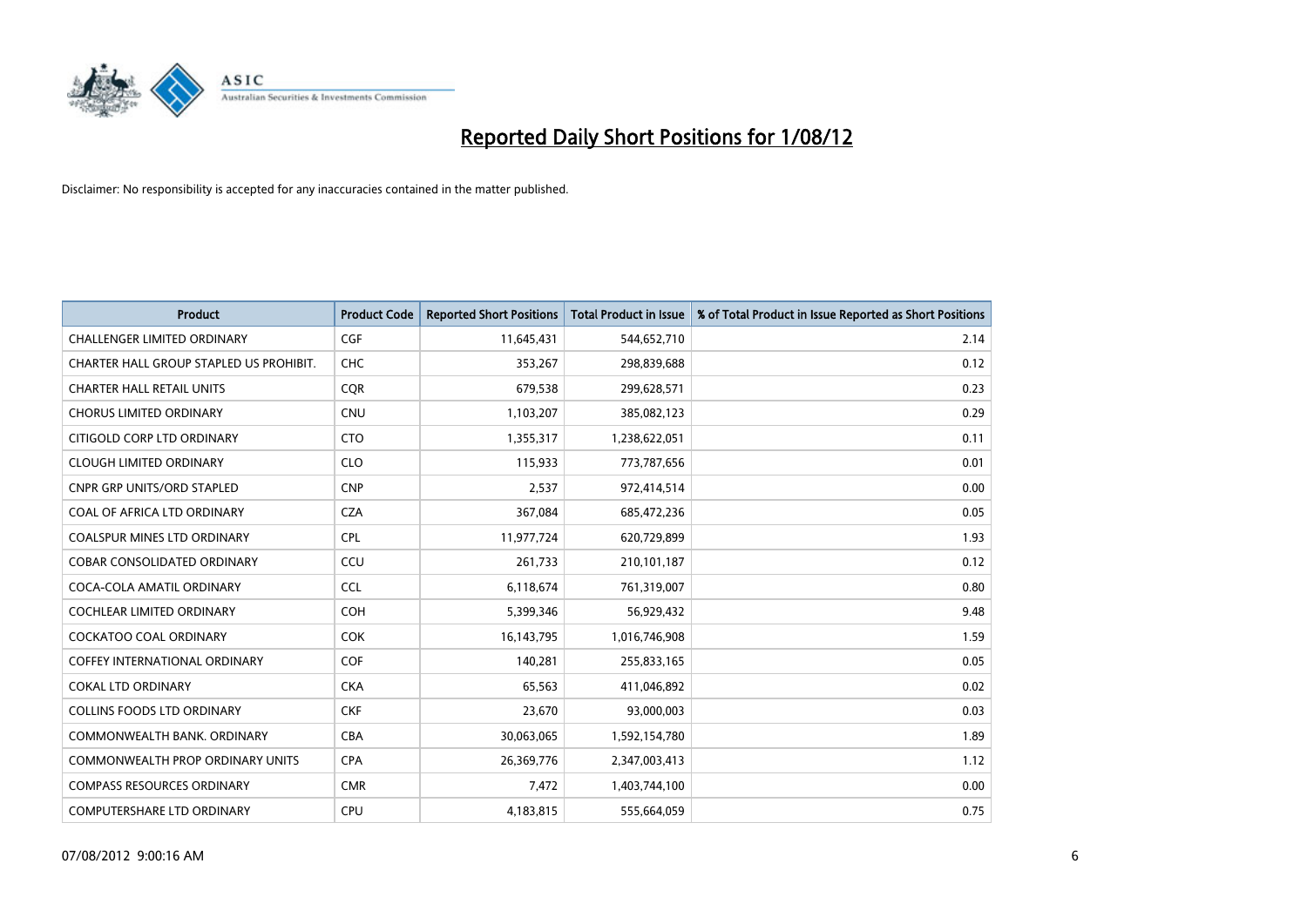

| <b>Product</b>                          | <b>Product Code</b> | <b>Reported Short Positions</b> | <b>Total Product in Issue</b> | % of Total Product in Issue Reported as Short Positions |
|-----------------------------------------|---------------------|---------------------------------|-------------------------------|---------------------------------------------------------|
| CONSOLIDATED MEDIA, ORDINARY            | <b>CMI</b>          | 1,141,269                       | 561,834,996                   | 0.20                                                    |
| CONTINENTAL COAL LTD ORDINARY           | CCC                 | 983                             | 439,855,399                   | 0.00                                                    |
| <b>COOPER ENERGY LTD ORDINARY</b>       | <b>COE</b>          | 41,557                          | 328,694,257                   | 0.01                                                    |
| <b>CREDIT CORP GROUP ORDINARY</b>       | <b>CCP</b>          | 32,591                          | 45,571,114                    | 0.07                                                    |
| <b>CROMWELL PROP STAPLED SECURITIES</b> | <b>CMW</b>          | 4,029                           | 1,169,688,943                 | 0.00                                                    |
| <b>CROWN LIMITED ORDINARY</b>           | <b>CWN</b>          | 3,581,841                       | 728,394,185                   | 0.49                                                    |
| <b>CRUSADER RESOURCES ORDINARY</b>      | CAS                 | 150,000                         | 110,146,040                   | 0.14                                                    |
| CS GP100 AUST TRUST ORDINARY UNITS      | <b>CSI</b>          | 3,500,000                       | 26,608,143                    | 13.15                                                   |
| <b>CSG LIMITED ORDINARY</b>             | CSV                 | 509,545                         | 282,567,499                   | 0.18                                                    |
| <b>CSL LIMITED ORDINARY</b>             | <b>CSL</b>          | 3,852,272                       | 506,612,513                   | 0.76                                                    |
| <b>CSR LIMITED ORDINARY</b>             | <b>CSR</b>          | 47,286,571                      | 506,000,315                   | 9.35                                                    |
| <b>CUDECO LIMITED ORDINARY</b>          | CDU                 | 5,664,998                       | 189, 185, 878                 | 2.99                                                    |
| <b>CUE ENERGY RESOURCE ORDINARY</b>     | <b>CUE</b>          | 24,777                          | 698,119,720                   | 0.00                                                    |
| DART ENERGY LTD ORDINARY                | <b>DTE</b>          | 17,208,546                      | 769,240,406                   | 2.24                                                    |
| DAVID JONES LIMITED ORDINARY            | <b>DIS</b>          | 46,716,513                      | 528,655,600                   | 8.84                                                    |
| DECMIL GROUP LIMITED ORDINARY           | <b>DCG</b>          | 317,636                         | 167, 117, 757                 | 0.19                                                    |
| DEEP YELLOW LIMITED ORDINARY            | <b>DYL</b>          | 565,000                         | 1,255,645,497                 | 0.04                                                    |
| DEXUS PROPERTY GROUP STAPLED UNITS      | <b>DXS</b>          | 15,013,898                      | 4,839,024,176                 | 0.31                                                    |
| DISCOVERY METALS LTD ORDINARY           | <b>DML</b>          | 23,830,382                      | 442,128,231                   | 5.39                                                    |
| DOMINO PIZZA ENTERPR ORDINARY           | <b>DMP</b>          | 274,742                         | 69,899,674                    | 0.39                                                    |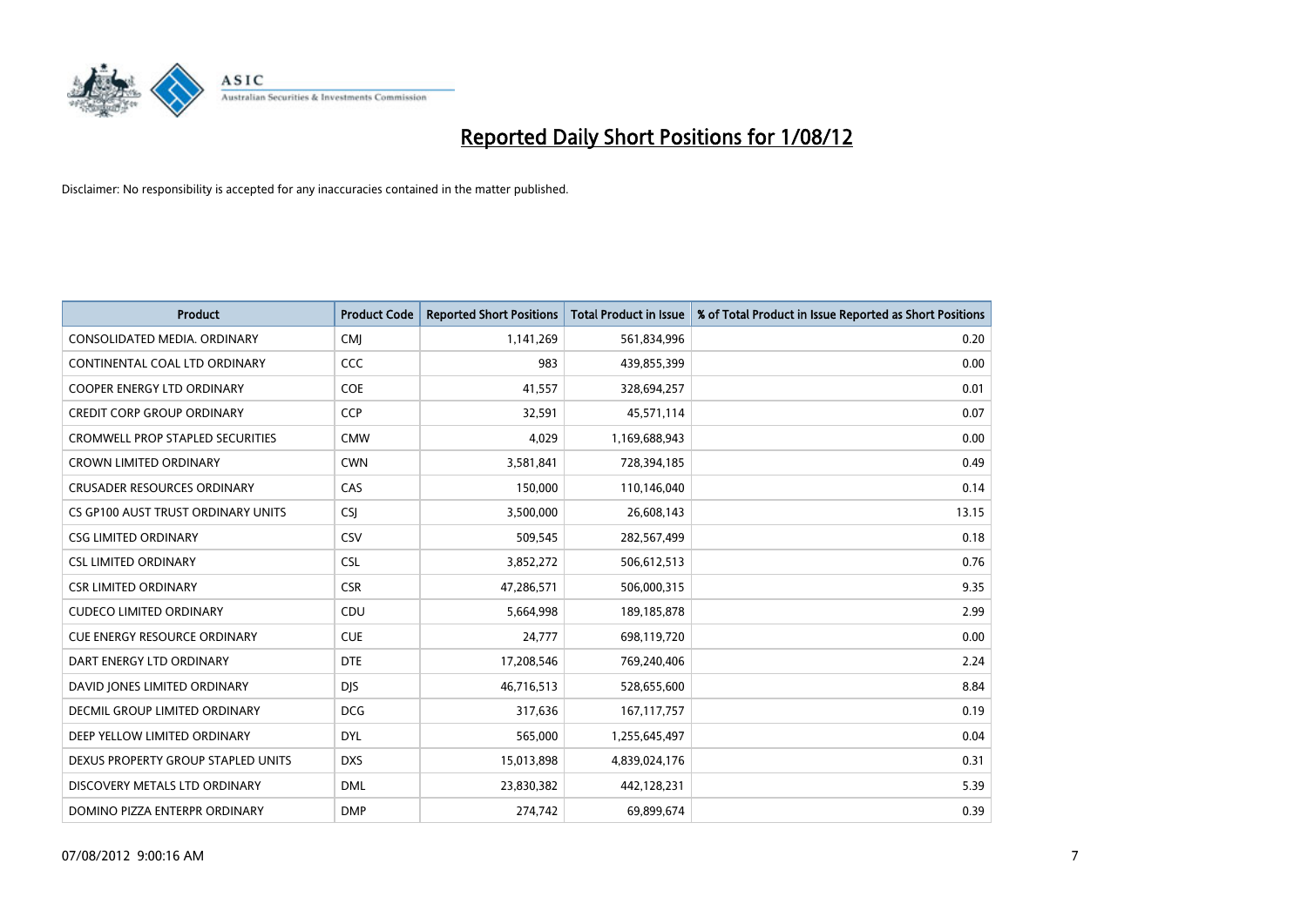

| <b>Product</b>                       | <b>Product Code</b> | <b>Reported Short Positions</b> | <b>Total Product in Issue</b> | % of Total Product in Issue Reported as Short Positions |
|--------------------------------------|---------------------|---------------------------------|-------------------------------|---------------------------------------------------------|
| DORAY MINERALS LTD ORDINARY          | <b>DRM</b>          | 98,719                          | 81,626,525                    | 0.12                                                    |
| DOWNER EDI LIMITED ORDINARY          | <b>DOW</b>          | 8,103,186                       | 429,100,296                   | 1.89                                                    |
| DRILLSEARCH ENERGY ORDINARY          | <b>DLS</b>          | 8,531,651                       | 337,449,196                   | 2.53                                                    |
| DUET GROUP STAPLED US PROHIBIT.      | <b>DUE</b>          | 5,825,128                       | 1,109,831,386                 | 0.52                                                    |
| <b>DULUXGROUP LIMITED ORDINARY</b>   | <b>DLX</b>          | 10,264,057                      | 368,984,902                   | 2.78                                                    |
| <b>DWS LTD ORDINARY</b>              | <b>DWS</b>          | 4,050                           | 132,362,763                   | 0.00                                                    |
| ECHO ENTERTAINMENT ORDINARY          | <b>EGP</b>          | 20,201,208                      | 825,672,730                   | 2.45                                                    |
| ELDERS LIMITED ORDINARY              | <b>ELD</b>          | 18,326,021                      | 448,598,480                   | 4.09                                                    |
| ELDORADO GOLD CORP CDI 1:1           | EAU                 | 21,699                          | 4,815,508                     | 0.45                                                    |
| ELEMENTAL MINERALS ORDINARY          | <b>ELM</b>          | 451,949                         | 243,614,280                   | 0.19                                                    |
| ELEMENTOS LIMITED ORDINARY           | <b>ELT</b>          | 16                              | 82,383,526                    | 0.00                                                    |
| <b>EMECO HOLDINGS ORDINARY</b>       | <b>EHL</b>          | 7,847,199                       | 631,237,586                   | 1.24                                                    |
| <b>ENDEAVOUR MIN CORP CDI 1:1</b>    | <b>EVR</b>          | 50,000                          | 117,438,458                   | 0.04                                                    |
| ENERGY RESOURCES ORDINARY 'A'        | <b>ERA</b>          | 8,670,050                       | 517,725,062                   | 1.67                                                    |
| <b>ENERGY WORLD CORPOR, ORDINARY</b> | <b>EWC</b>          | 18,486,621                      | 1,734,166,672                 | 1.07                                                    |
| <b>ENERO GROUP LTD ORDINARY</b>      | EGG                 | 49,000                          | 85,604,954                    | 0.06                                                    |
| ENVESTRA LIMITED ORDINARY            | <b>ENV</b>          | 15,961,202                      | 1,572,392,111                 | 1.02                                                    |
| EQUATORIAL RES LTD ORDINARY          | EQX                 | 102,132                         | 117,235,353                   | 0.09                                                    |
| EUREKA ENERGY LTD ORDINARY           | <b>EKA</b>          | 386,000                         | 237,764,050                   | 0.16                                                    |
| EVOLUTION MINING LTD ORDINARY        | <b>EVN</b>          | 2,029,400                       | 707,105,713                   | 0.29                                                    |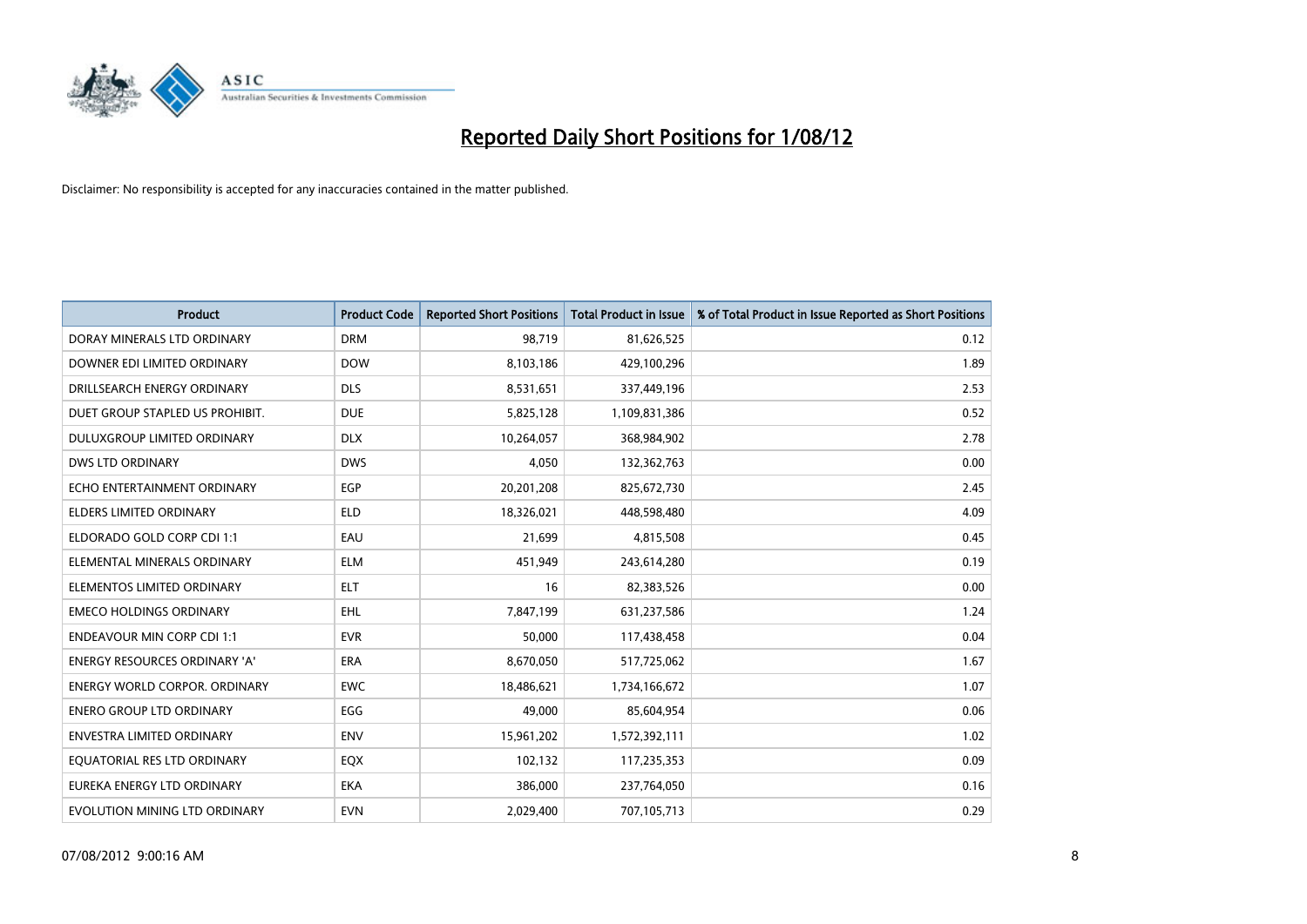

| <b>Product</b>                            | <b>Product Code</b> | <b>Reported Short Positions</b> | <b>Total Product in Issue</b> | % of Total Product in Issue Reported as Short Positions |
|-------------------------------------------|---------------------|---------------------------------|-------------------------------|---------------------------------------------------------|
| <b>EXCO RESOURCES LTD ORDINARY</b>        | <b>EXS</b>          | 60                              | 356,044,187                   | 0.00                                                    |
| FAIRFAX MEDIA LTD ORDINARY                | <b>FXI</b>          | 299,982,695                     | 2,351,955,725                 | 12.75                                                   |
| <b>FAR LTD ORDINARY</b>                   | <b>FAR</b>          | 21,000,000                      | 2,499,846,742                 | 0.84                                                    |
| FKP PROPERTY GROUP STAPLED SECURITIES     | <b>FKP</b>          | 37,031,781                      | 1,212,083,417                 | 3.06                                                    |
| FLEETWOOD CORP ORDINARY                   | <b>FWD</b>          | 240,972                         | 59,217,993                    | 0.41                                                    |
| FLETCHER BUILDING ORDINARY                | <b>FBU</b>          | 10,238,304                      | 682,866,936                   | 1.50                                                    |
| FLEXIGROUP LIMITED ORDINARY               | <b>FXL</b>          | 330,981                         | 282,113,791                   | 0.12                                                    |
| FLIGHT CENTRE ORDINARY                    | <b>FLT</b>          | 13,337,316                      | 100,047,288                   | 13.33                                                   |
| FLINDERS MINES LTD ORDINARY               | <b>FMS</b>          | 3,422,594                       | 1,821,300,404                 | 0.19                                                    |
| <b>FOCUS MINERALS LTD ORDINARY</b>        | <b>FML</b>          | 424,324                         | 4,320,773,701                 | 0.01                                                    |
| FORGE GROUP LIMITED ORDINARY              | FGE                 | 365,499                         | 86,169,014                    | 0.42                                                    |
| <b>FORTESCUE METALS GRP ORDINARY</b>      | <b>FMG</b>          | 163,750,815                     | 3,113,798,659                 | 5.26                                                    |
| <b>G.U.D. HOLDINGS ORDINARY</b>           | GUD                 | 1,170,898                       | 70,803,455                    | 1.65                                                    |
| <b>GALAXY RESOURCES ORDINARY</b>          | GXY                 | 5,512,267                       | 506,359,381                   | 1.09                                                    |
| <b>GENETIC TECHNOLOGIES ORDINARY</b>      | <b>GTG</b>          | 533,400                         | 464,771,819                   | 0.11                                                    |
| <b>GEODYNAMICS LIMITED ORDINARY</b>       | GDY                 | 850                             | 406,452,608                   | 0.00                                                    |
| <b>GINDALBIE METALS LTD ORDINARY</b>      | GBG                 | 52,998,852                      | 1,247,487,454                 | 4.25                                                    |
| <b>GOODMAN FIELDER. ORDINARY</b>          | <b>GFF</b>          | 37,520,332                      | 1,955,559,207                 | 1.92                                                    |
| <b>GOODMAN GROUP STAPLED US PROHIBIT.</b> | <b>GMG</b>          | 10,740,015                      | 1,605,107,475                 | 0.67                                                    |
| <b>GPT GROUP STAPLED SEC.</b>             | <b>GPT</b>          | 5,804,406                       | 1,766,785,075                 | 0.33                                                    |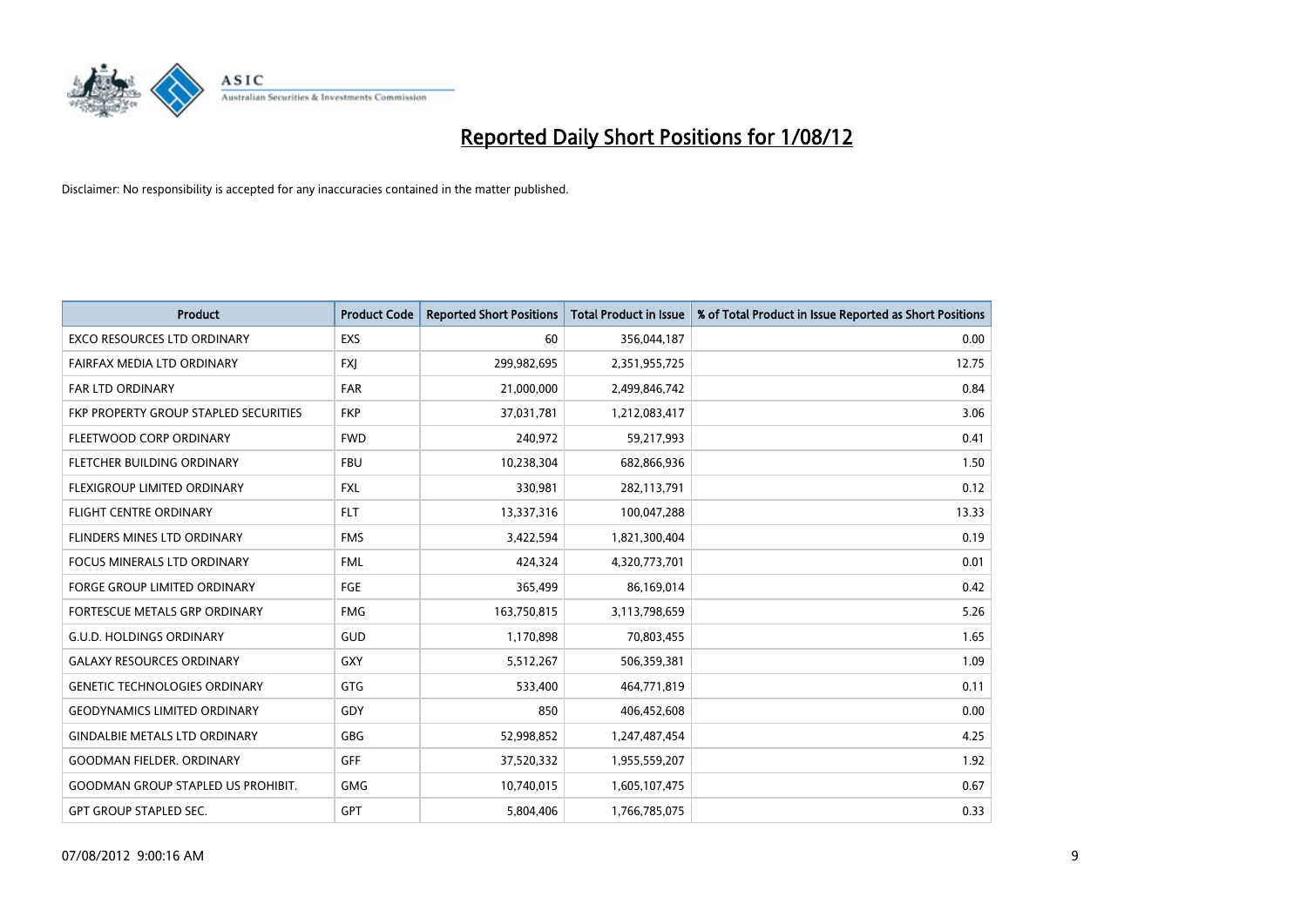

| <b>Product</b>                            | <b>Product Code</b> | <b>Reported Short Positions</b> | <b>Total Product in Issue</b> | % of Total Product in Issue Reported as Short Positions |
|-------------------------------------------|---------------------|---------------------------------|-------------------------------|---------------------------------------------------------|
| <b>GRAINCORP LIMITED A CLASS ORDINARY</b> | <b>GNC</b>          | 1,183,930                       | 198,318,900                   | 0.60                                                    |
| <b>GRANGE RESOURCES. ORDINARY</b>         | <b>GRR</b>          | 2,220,246                       | 1,155,487,102                 | 0.19                                                    |
| <b>GREENLAND MIN EN LTD ORDINARY</b>      | GGG                 | 3,671,590                       | 416,390,488                   | 0.88                                                    |
| <b>GRYPHON MINERALS LTD ORDINARY</b>      | GRY                 | 17,925,753                      | 348,264,983                   | 5.15                                                    |
| <b>GUILDFORD COAL LTD ORDINARY</b>        | <b>GUF</b>          | 1,978,823                       | 476,867,530                   | 0.41                                                    |
| <b>GUIARAT NRE COAL LTD ORDINARY</b>      | <b>GNM</b>          | 663,000                         | 1,093,137,858                 | 0.06                                                    |
| <b>GUNNS LIMITED ORDINARY</b>             | <b>GNS</b>          | 54,949,583                      | 848,401,559                   | 6.48                                                    |
| <b>GWA GROUP LTD ORDINARY</b>             | <b>GWA</b>          | 16,422,856                      | 302,005,514                   | 5.44                                                    |
| <b>HARVEY NORMAN ORDINARY</b>             | <b>HVN</b>          | 103,287,650                     | 1,062,316,784                 | 9.72                                                    |
| HASTIE GROUP LIMITED ORDINARY             | <b>HST</b>          | 233,914                         | 137,353,504                   | 0.17                                                    |
| HASTINGS DIVERSIFIED STAPLED SECURITY     | <b>HDF</b>          | 898,115                         | 530,001,072                   | 0.17                                                    |
| <b>HENDERSON GROUP CDI 1:1</b>            | <b>HGG</b>          | 6,165,602                       | 707,807,610                   | 0.87                                                    |
| HFA HOLDINGS LIMITED ORDINARY             | <b>HFA</b>          | 3,809                           | 117,332,831                   | 0.00                                                    |
| HILLGROVE RES LTD ORDINARY                | <b>HGO</b>          | 9,507,446                       | 912,901,046                   | 1.04                                                    |
| <b>HILLS HOLDINGS LTD ORDINARY</b>        | <b>HIL</b>          | 2,959,299                       | 246,500,444                   | 1.20                                                    |
| HORIZON OIL LIMITED ORDINARY              | <b>HZN</b>          | 26,253,239                      | 1,130,811,515                 | 2.32                                                    |
| ICON ENERGY LIMITED ORDINARY              | <b>ICN</b>          | 72                              | 469,301,394                   | 0.00                                                    |
| <b>IINET LIMITED ORDINARY</b>             | <b>IIN</b>          | 94,165                          | 160,968,847                   | 0.06                                                    |
| <b>ILUKA RESOURCES ORDINARY</b>           | ILU                 | 36,483,975                      | 418,700,517                   | 8.71                                                    |
| <b>IMDEX LIMITED ORDINARY</b>             | <b>IMD</b>          | 441,989                         | 208,235,426                   | 0.21                                                    |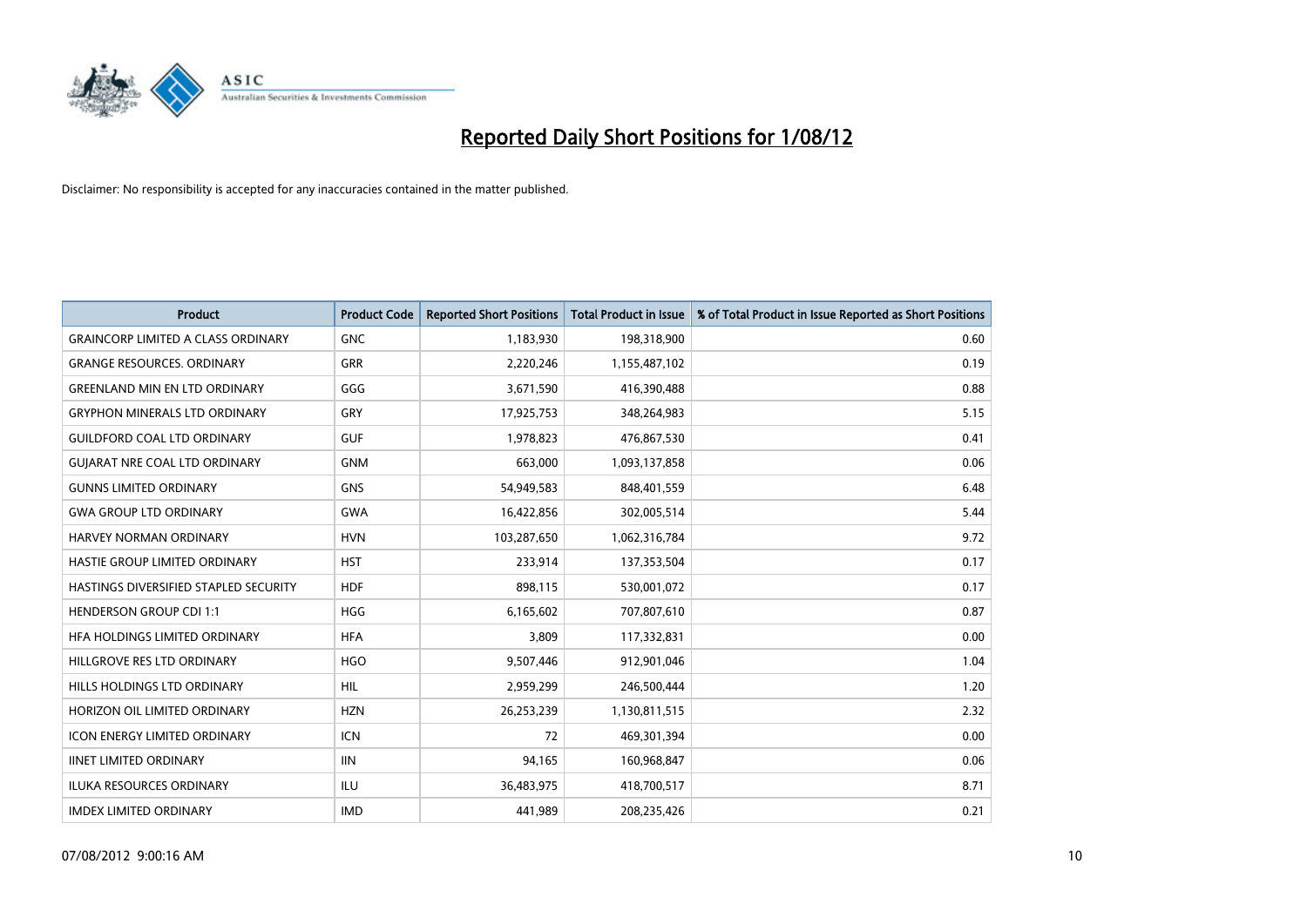

| <b>Product</b>                                | <b>Product Code</b> | <b>Reported Short Positions</b> | <b>Total Product in Issue</b> | % of Total Product in Issue Reported as Short Positions |
|-----------------------------------------------|---------------------|---------------------------------|-------------------------------|---------------------------------------------------------|
| IMF (AUSTRALIA) LTD ORDINARY                  | <b>IMF</b>          | 12,155                          | 123,828,193                   | 0.01                                                    |
| <b>INCITEC PIVOT ORDINARY</b>                 | <b>IPL</b>          | 3,602,169                       | 1,628,730,107                 | 0.22                                                    |
| <b>INDEPENDENCE GROUP ORDINARY</b>            | <b>IGO</b>          | 11,818,132                      | 232,882,535                   | 5.07                                                    |
| INDOPHIL RESOURCES ORDINARY                   | <b>IRN</b>          | 958,529                         | 1,203,146,194                 | 0.08                                                    |
| <b>INDUSTREA LIMITED ORDINARY</b>             | <b>IDL</b>          | 469,998                         | 370,268,218                   | 0.13                                                    |
| <b>INFIGEN ENERGY STAPLED SECURITIES</b>      | <b>IFN</b>          | 4,821,408                       | 762,265,972                   | 0.63                                                    |
| INSURANCE AUSTRALIA ORDINARY                  | IAG                 | 4,644,292                       | 2,079,034,021                 | 0.22                                                    |
| INTEGRA MINING LTD. ORDINARY                  | <b>IGR</b>          | 8,403,480                       | 934,440,899                   | 0.90                                                    |
| <b>INTREPID MINES ORDINARY</b>                | <b>IAU</b>          | 9,499,725                       | 525,920,331                   | 1.81                                                    |
| <b>INVESTA OFFICE FUND STAPLED SECURITIES</b> | <b>IOF</b>          | 2,718,072                       | 614,047,458                   | 0.44                                                    |
| <b>INVOCARE LIMITED ORDINARY</b>              | IVC                 | 3,567,359                       | 110,030,298                   | 3.24                                                    |
| ION LIMITED ORDINARY                          | <b>ION</b>          | 164,453                         | 256,365,105                   | 0.06                                                    |
| <b>IOOF HOLDINGS LTD ORDINARY</b>             | <b>IFL</b>          | 1,616,944                       | 229,794,395                   | 0.70                                                    |
| <b>IPROPERTY GROUP LTD ORDINARY</b>           | <b>IPP</b>          | 400,000                         | 179,879,862                   | 0.22                                                    |
| <b>IRESS LIMITED ORDINARY</b>                 | <b>IRE</b>          | 3,521,131                       | 128,428,871                   | 2.74                                                    |
| <b>IRON ORE HOLDINGS ORDINARY</b>             | <b>IOH</b>          | 50,662                          | 161,330,094                   | 0.03                                                    |
| ISHARES MSCI AUS 200 ISHARES MSCI AUS 200     | <b>IOZ</b>          | 56,793                          | 5,253,191                     | 1.08                                                    |
| <b>ISHARES MSCI TAIWAN CDI 1:1</b>            | <b>ITW</b>          | 42,070                          | 184,400,000                   | 0.02                                                    |
| ISHARES RUSSELL 2000 CDI 1:1                  | <b>IRU</b>          | 4,984                           | 147,350,000                   | 0.00                                                    |
| ISHARES S&P HIGH DIV ISHARES S&P HIGH DIV     | <b>IHD</b>          | 10,302                          | 4,303,291                     | 0.24                                                    |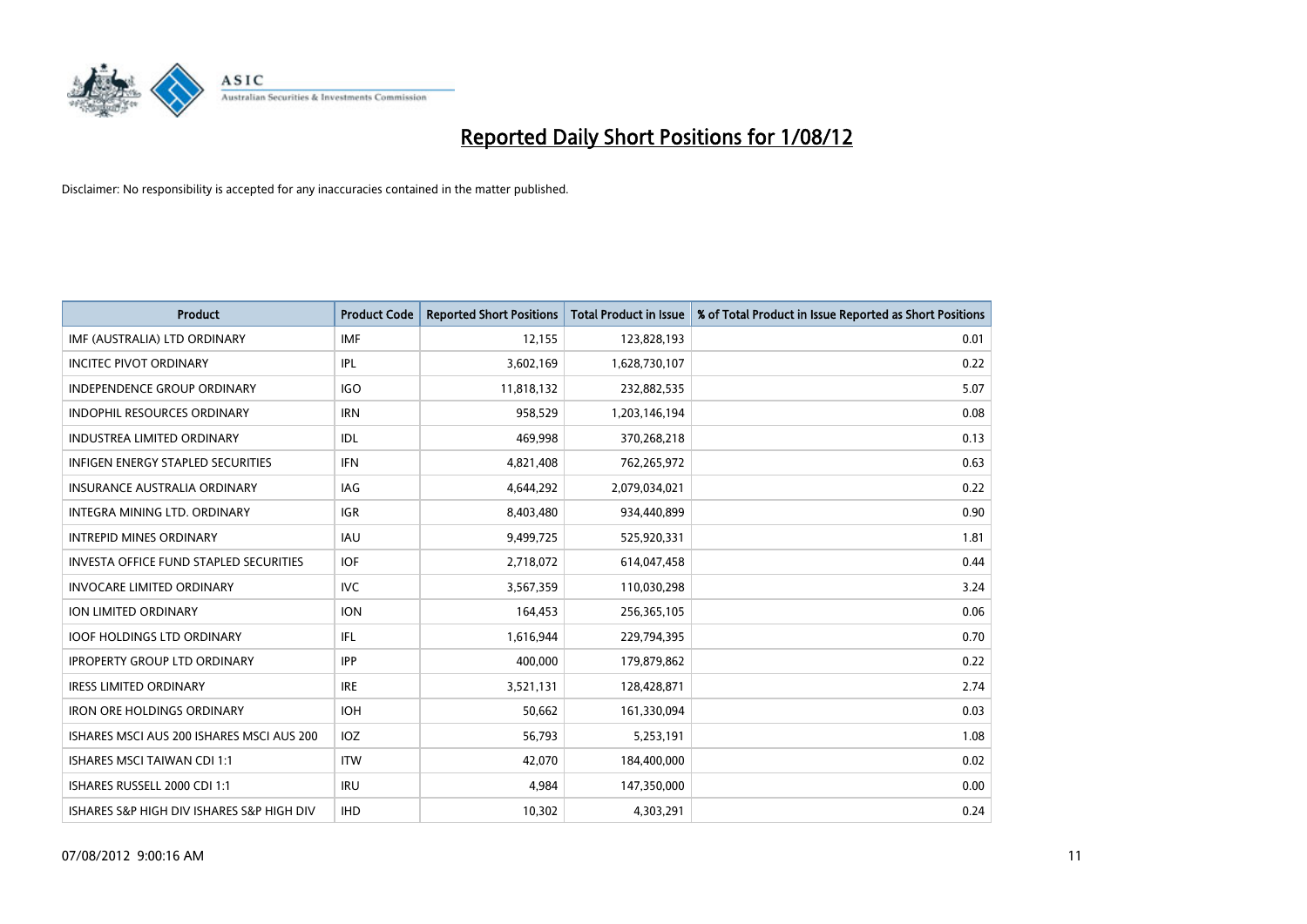

| <b>Product</b>                           | <b>Product Code</b> | <b>Reported Short Positions</b> | <b>Total Product in Issue</b> | % of Total Product in Issue Reported as Short Positions |
|------------------------------------------|---------------------|---------------------------------|-------------------------------|---------------------------------------------------------|
| <b>IVANHOE AUSTRALIA ORDINARY</b>        | <b>IVA</b>          | 4,089,366                       | 554,687,635                   | 0.74                                                    |
| JAMES HARDIE INDUST CHESS DEPOSITARY INT | <b>IHX</b>          | 10,472,759                      | 437,938,350                   | 2.39                                                    |
| <b>IB HI-FI LIMITED ORDINARY</b>         | <b>IBH</b>          | 20,592,558                      | 98,850,643                    | 20.83                                                   |
| <b>JUPITER MINES ORDINARY</b>            | <b>IMS</b>          | 158                             | 2,056,834,044                 | 0.00                                                    |
| <b>KAGARA LTD ORDINARY</b>               | <b>KZL</b>          | 3,541,401                       | 798,953,117                   | 0.44                                                    |
| KANGAROO RES LTD ORDINARY                | <b>KRL</b>          | 51,941                          | 3,434,430,012                 | 0.00                                                    |
| KAROON GAS AUSTRALIA ORDINARY            | <b>KAR</b>          | 839,930                         | 221,420,769                   | 0.38                                                    |
| KATHMANDU HOLD LTD ORDINARY              | <b>KMD</b>          | 1,791,271                       | 200,000,000                   | 0.90                                                    |
| <b>KBL MINING LIMITED ORDINARY</b>       | <b>KBL</b>          | 1,820                           | 283,921,456                   | 0.00                                                    |
| <b>KENTOR GOLD LIMITED ORDINARY</b>      | KGL                 | 290                             | 116,209,874                   | 0.00                                                    |
| KEYBRIDGE CAPITAL ORDINARY               | <b>KBC</b>          |                                 | 172,070,564                   | 0.00                                                    |
| KINGSGATE CONSOLID, ORDINARY             | <b>KCN</b>          | 6,167,662                       | 151,263,789                   | 4.08                                                    |
| KINGSROSE MINING LTD ORDINARY            | <b>KRM</b>          | 137,233                         | 289,210,845                   | 0.05                                                    |
| LEIGHTON HOLDINGS ORDINARY               | LEI                 | 11,514,434                      | 337,087,596                   | 3.42                                                    |
| LEND LEASE GROUP UNIT/ORD STAPLED        | <b>LLC</b>          | 5,211,215                       | 572,789,827                   | 0.91                                                    |
| LINC ENERGY LTD ORDINARY                 | <b>LNC</b>          | 44,097,699                      | 504,487,631                   | 8.74                                                    |
| LIQUEFIED NATURAL ORDINARY               | <b>LNG</b>          | 272,800                         | 267,699,015                   | 0.10                                                    |
| <b>LYNAS CORPORATION ORDINARY</b>        | <b>LYC</b>          | 193,749,552                     | 1,715,029,131                 | 11.30                                                   |
| M2 TELECOMMUNICATION ORDINARY            | <b>MTU</b>          | 1,756,390                       | 156,571,954                   | 1.12                                                    |
| MACA LIMITED ORDINARY                    | <b>MLD</b>          | 46,342                          | 150,000,000                   | 0.03                                                    |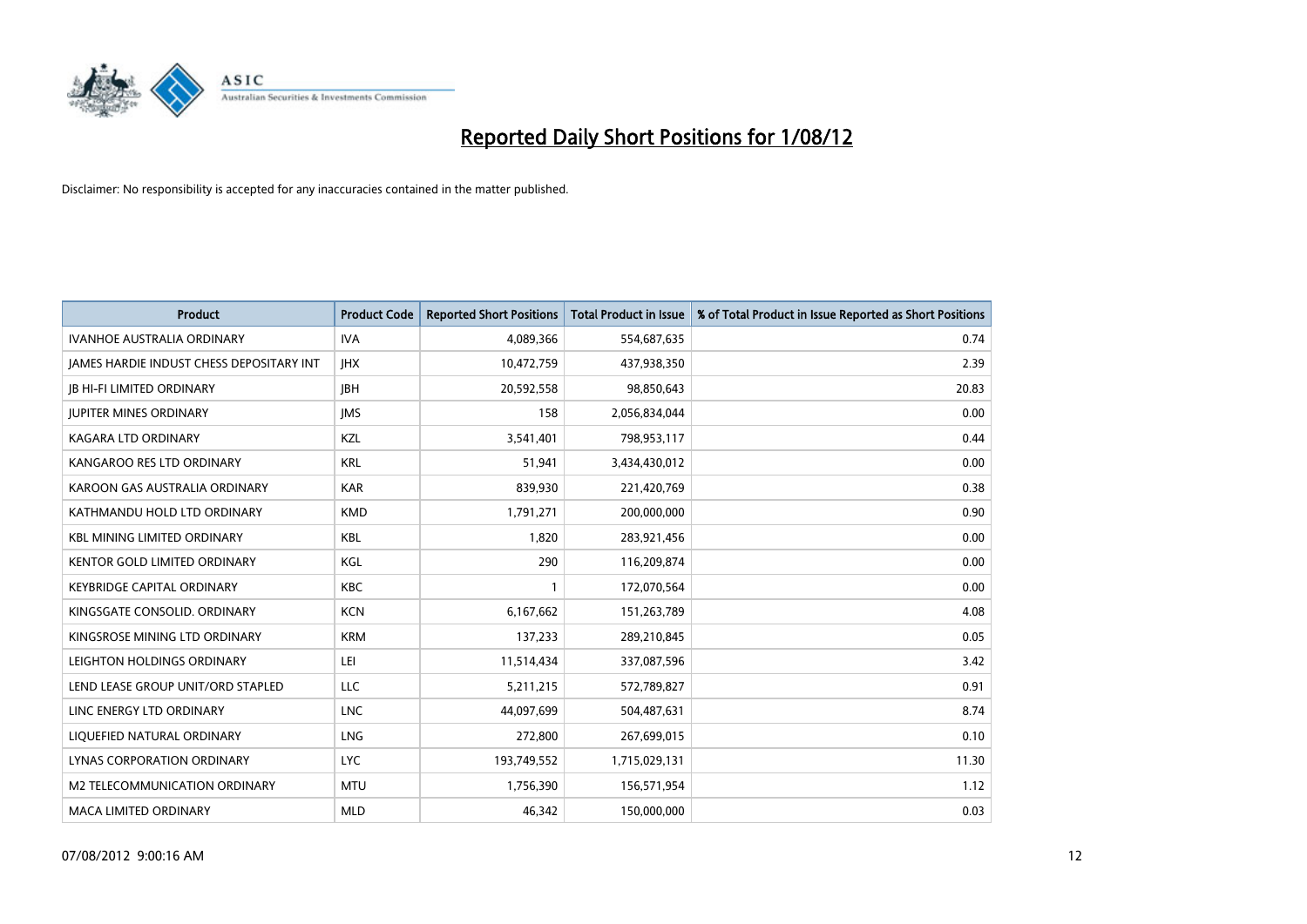

| <b>Product</b>                        | <b>Product Code</b> | <b>Reported Short Positions</b> | <b>Total Product in Issue</b> | % of Total Product in Issue Reported as Short Positions |
|---------------------------------------|---------------------|---------------------------------|-------------------------------|---------------------------------------------------------|
| <b>MACMAHON HOLDINGS ORDINARY</b>     | <b>MAH</b>          | 5,288,425                       | 741,316,038                   | 0.71                                                    |
| MACO ATLAS ROADS GRP ORDINARY STAPLED | <b>MOA</b>          | 6,080,187                       | 478,531,436                   | 1.27                                                    |
| MACQUARIE GROUP LTD ORDINARY          | <b>MOG</b>          | 6,275,357                       | 345,782,213                   | 1.81                                                    |
| <b>MARENGO MINING ORDINARY</b>        | <b>MGO</b>          | 39,850                          | 1,137,078,446                 | 0.00                                                    |
| <b>MATRIX C &amp; E LTD ORDINARY</b>  | <b>MCE</b>          | 926,929                         | 94,555,428                    | 0.98                                                    |
| <b>MAVERICK DRILLING ORDINARY</b>     | <b>MAD</b>          | 967,945                         | 292,104,090                   | 0.33                                                    |
| MCMILLAN SHAKESPEARE ORDINARY         | <b>MMS</b>          | 64,629                          | 74,523,965                    | 0.09                                                    |
| MEDUSA MINING LTD ORDINARY            | <b>MML</b>          | 1,541,949                       | 188,903,911                   | 0.82                                                    |
| MELBOURNE IT LIMITED ORDINARY         | <b>MLB</b>          | 300                             | 81,965,992                    | 0.00                                                    |
| MEO AUSTRALIA LTD ORDINARY            | <b>MEO</b>          | 5,120,238                       | 539,913,260                   | 0.95                                                    |
| MERMAID MARINE ORDINARY               | <b>MRM</b>          | 971,826                         | 219,453,350                   | 0.44                                                    |
| MESOBLAST LIMITED ORDINARY            | <b>MSB</b>          | 17,966,019                      | 284,478,361                   | 6.32                                                    |
| METALS X LIMITED ORDINARY             | <b>MLX</b>          | 2,302,620                       | 1,316,663,257                 | 0.17                                                    |
| METCASH LIMITED ORDINARY              | <b>MTS</b>          | 40,898,472                      | 880,704,786                   | 4.64                                                    |
| METGASCO LIMITED ORDINARY             | <b>MEL</b>          | 279,267                         | 337,414,140                   | 0.08                                                    |
| METMINCO LIMITED ORDINARY             | <b>MNC</b>          | 1,237,933                       | 1,749,541,573                 | 0.07                                                    |
| MHM METALS LIMITED ORDINARY           | <b>MHM</b>          | 37,083                          | 106,541,117                   | 0.03                                                    |
| MICLYN EXP OFFSHR ORDINARY            | <b>MIO</b>          | 129,278                         | 278,515,705                   | 0.05                                                    |
| MILTON CORPORATION ORDINARY           | <b>MLT</b>          | 12,800                          | 121,625,655                   | 0.01                                                    |
| MINCOR RESOURCES NL ORDINARY          | <b>MCR</b>          | 1,279,960                       | 188,208,274                   | 0.68                                                    |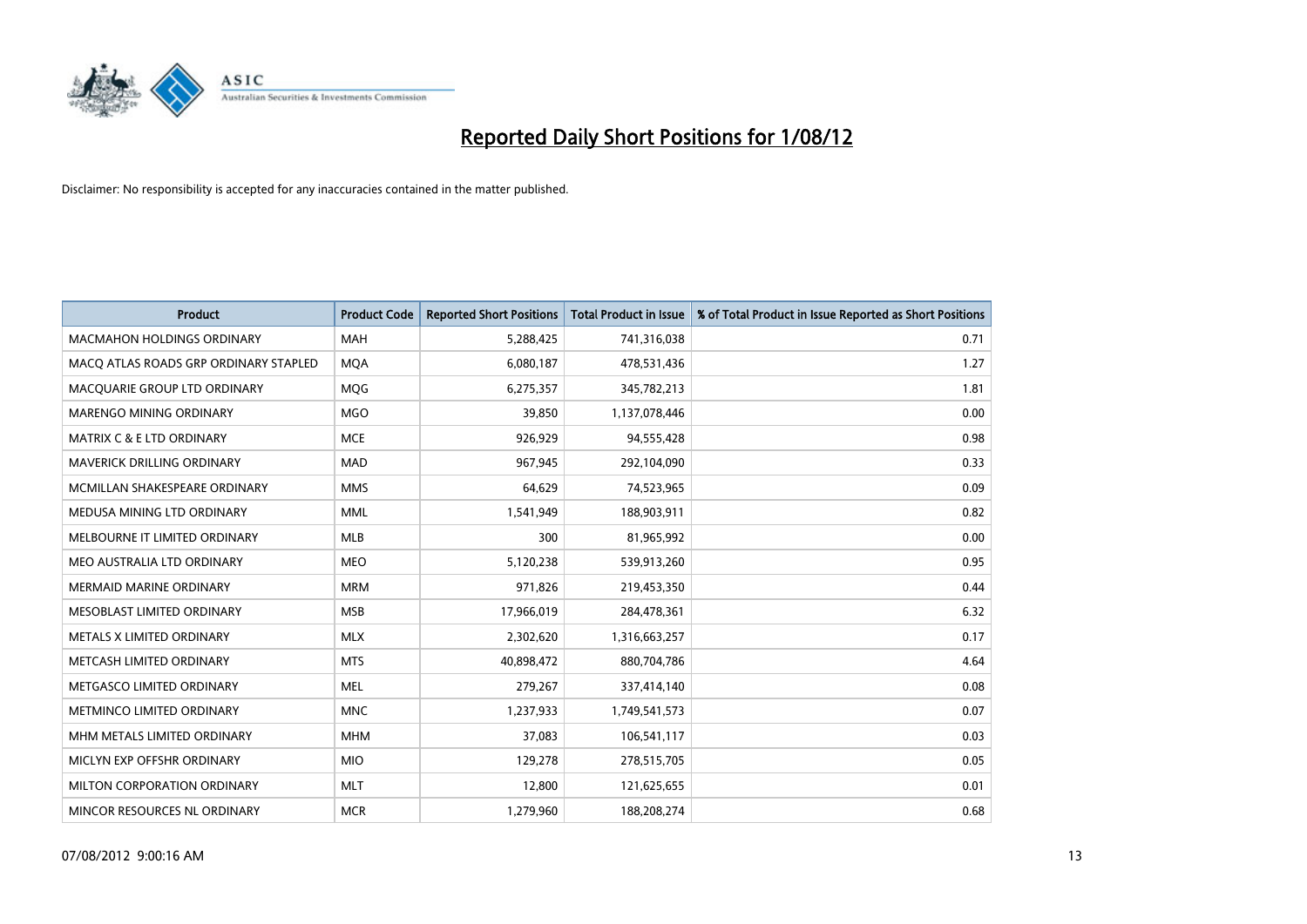

| <b>Product</b>                       | <b>Product Code</b> | <b>Reported Short Positions</b> | <b>Total Product in Issue</b> | % of Total Product in Issue Reported as Short Positions |
|--------------------------------------|---------------------|---------------------------------|-------------------------------|---------------------------------------------------------|
| MINERAL DEPOSITS ORDINARY            | <b>MDL</b>          | 410,918                         | 83,538,786                    | 0.49                                                    |
| MINERAL RESOURCES. ORDINARY          | <b>MIN</b>          | 3,150,809                       | 184,856,018                   | 1.70                                                    |
| MIRABELA NICKEL LTD ORDINARY         | <b>MBN</b>          | 11,722,027                      | 876,571,645                   | 1.34                                                    |
| MIRVAC GROUP STAPLED SECURITIES      | <b>MGR</b>          | 13,433,322                      | 3,422,151,869                 | 0.39                                                    |
| MOLOPO ENERGY LTD ORDINARY           | <b>MPO</b>          | 1,244,237                       | 245,789,911                   | 0.51                                                    |
| MOLY MINES LIMITED ORDINARY          | <b>MOL</b>          | 4,101                           | 384,893,989                   | 0.00                                                    |
| <b>MONADELPHOUS GROUP ORDINARY</b>   | <b>MND</b>          | 3,131,782                       | 88,674,327                    | 3.53                                                    |
| MORTGAGE CHOICE LTD ORDINARY         | <b>MOC</b>          | 2,255,632                       | 120,319,572                   | 1.87                                                    |
| <b>MOUNT GIBSON IRON ORDINARY</b>    | <b>MGX</b>          | 8,137,950                       | 1,085,728,430                 | 0.75                                                    |
| <b>MURCHISON METALS LTD ORDINARY</b> | <b>MMX</b>          | 4,534,836                       | 450,093,277                   | 1.01                                                    |
| MYER HOLDINGS LTD ORDINARY           | <b>MYR</b>          | 58,056,259                      | 583,384,551                   | 9.95                                                    |
| <b>MYSTATE LIMITED ORDINARY</b>      | <b>MYS</b>          | 18,549                          | 86,977,573                    | 0.02                                                    |
| NATIONAL AUST, BANK ORDINARY         | <b>NAB</b>          | 12,715,045                      | 2,273,158,183                 | 0.56                                                    |
| NAVITAS LIMITED ORDINARY             | <b>NVT</b>          | 11,043,858                      | 375,318,628                   | 2.94                                                    |
| NEON ENERGY LIMITED ORDINARY         | <b>NEN</b>          | 691,708                         | 439,189,518                   | 0.16                                                    |
| NEW HOPE CORPORATION ORDINARY        | <b>NHC</b>          | 2,747,082                       | 830,411,534                   | 0.33                                                    |
| NEWCREST MINING ORDINARY             | <b>NCM</b>          | 1,307,234                       | 765,000,000                   | 0.17                                                    |
| NEWS CORP A NON-VOTING CDI           | <b>NWSLV</b>        | 3,565,791                       | 1,573,004,738                 | 0.23                                                    |
| NEWS CORP B VOTING CDI               | <b>NWS</b>          | 962,785                         | 798,520,953                   | 0.12                                                    |
| NEWSAT LIMITED ORDINARY              | <b>NWT</b>          | 70,000                          | 233,052,157                   | 0.03                                                    |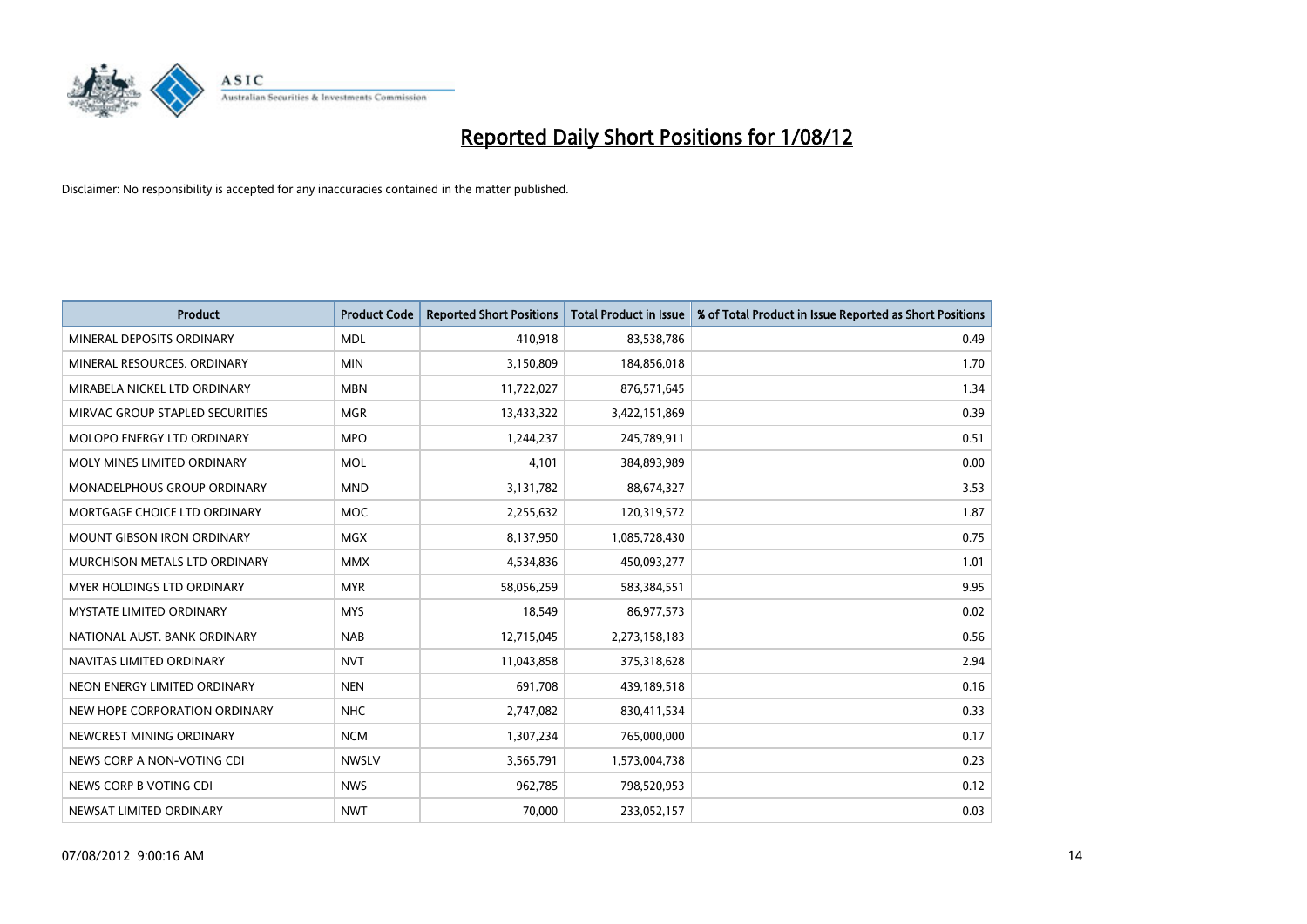

| <b>Product</b>                        | <b>Product Code</b> | <b>Reported Short Positions</b> | <b>Total Product in Issue</b> | % of Total Product in Issue Reported as Short Positions |
|---------------------------------------|---------------------|---------------------------------|-------------------------------|---------------------------------------------------------|
| NEXTDC LIMITED ORDINARY               | <b>NXT</b>          | 2,137,467                       | 150,602,388                   | 1.42                                                    |
| NEXUS ENERGY LIMITED ORDINARY         | <b>NXS</b>          | 2,317,580                       | 1,329,821,159                 | 0.17                                                    |
| NIB HOLDINGS LIMITED ORDINARY         | <b>NHF</b>          | 12,795                          | 439,004,182                   | 0.00                                                    |
| NIDO PETROLEUM ORDINARY               | <b>NDO</b>          | 105,313                         | 1,390,829,818                 | 0.01                                                    |
| NOBLE MINERAL RES ORDINARY            | <b>NMG</b>          | 4,791,529                       | 610,147,952                   | 0.79                                                    |
| NORFOLK GROUP ORDINARY                | <b>NFK</b>          | 550                             | 158,890,730                   | 0.00                                                    |
| NORTHERN IRON LTD ORDINARY            | <b>NFE</b>          | 325,420                         | 369,980,113                   | 0.09                                                    |
| NORTHERN STAR ORDINARY                | <b>NST</b>          | 3,204,715                       | 408,788,032                   | 0.78                                                    |
| NORTON GOLD FIELDS ORDINARY           | <b>NGF</b>          | 1,500,000                       | 849,580,265                   | 0.18                                                    |
| NRW HOLDINGS LIMITED ORDINARY         | <b>NWH</b>          | 489,739                         | 278,888,011                   | 0.18                                                    |
| NUFARM LIMITED ORDINARY               | <b>NUF</b>          | 5,852,216                       | 262,142,247                   | 2.23                                                    |
| OAKTON LIMITED ORDINARY               | <b>OKN</b>          | 604,570                         | 91,721,874                    | 0.66                                                    |
| OCEANAGOLD CORP. CHESS DEPOSITARY INT | <b>OGC</b>          | 394,080                         | 262,982,710                   | 0.15                                                    |
| OIL SEARCH LTD ORDINARY               | <b>OSH</b>          | 5,757,451                       | 1,331,356,047                 | 0.43                                                    |
| OM HOLDINGS LIMITED ORDINARY          | <b>OMH</b>          | 6,053,879                       | 604,105,150                   | 1.00                                                    |
| OPUS GROUP LTD ORDINARY               | <b>OPG</b>          | 1,758                           | 53,678,177                    | 0.00                                                    |
| ORICA LIMITED ORDINARY                | ORI                 | 2,927,455                       | 365,642,802                   | 0.80                                                    |
| ORIGIN ENERGY ORDINARY                | <b>ORG</b>          | 5,481,847                       | 1,089,593,153                 | 0.50                                                    |
| OROCOBRE LIMITED ORDINARY             | <b>ORE</b>          | 165,504                         | 103,195,029                   | 0.16                                                    |
| OROTONGROUP LIMITED ORDINARY          | ORL                 | 250,052                         | 40,880,902                    | 0.61                                                    |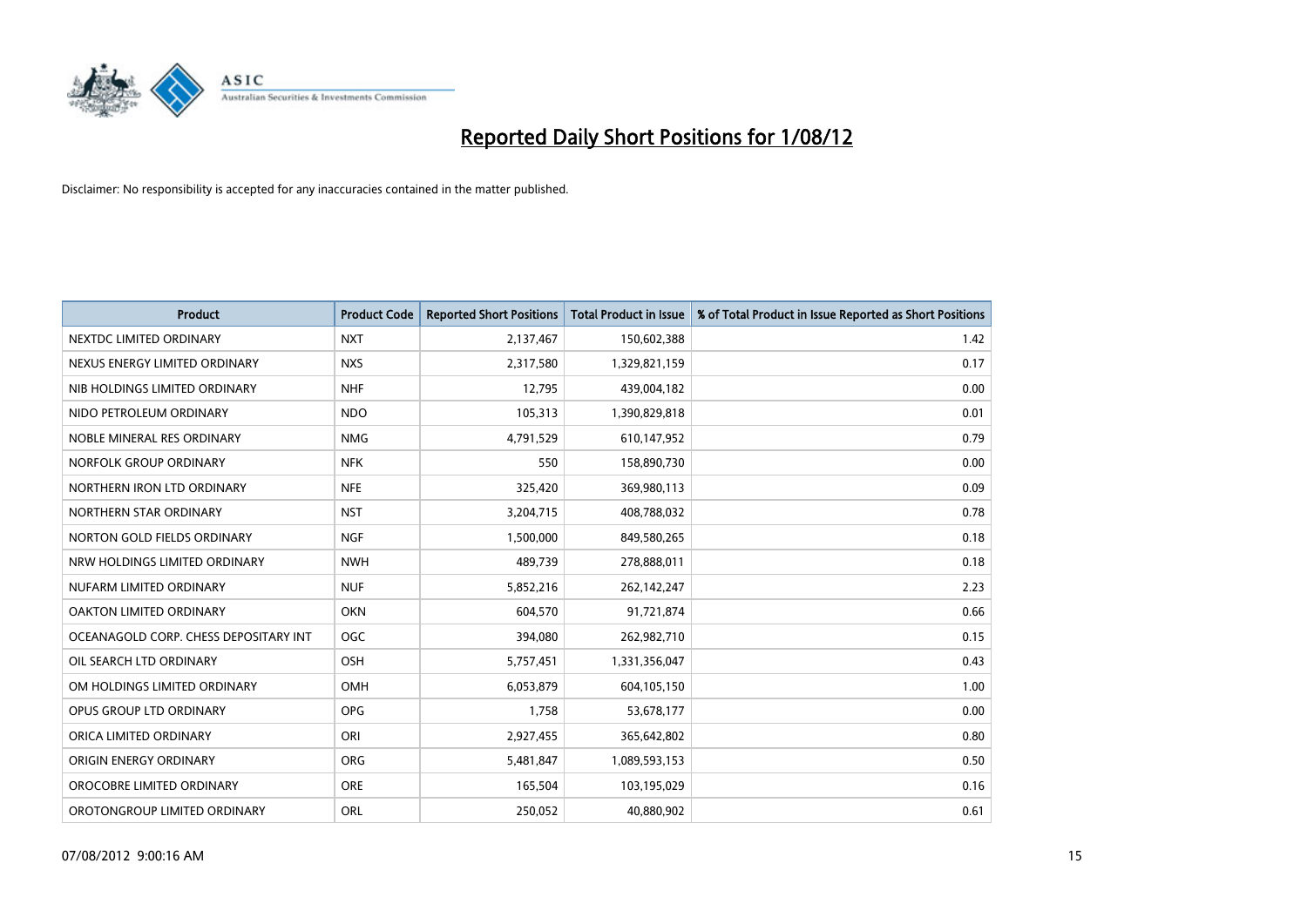

| <b>Product</b>               | <b>Product Code</b> | <b>Reported Short Positions</b> | <b>Total Product in Issue</b> | % of Total Product in Issue Reported as Short Positions |
|------------------------------|---------------------|---------------------------------|-------------------------------|---------------------------------------------------------|
| OZ MINERALS ORDINARY         | OZL                 | 7,067,475                       | 303,920,022                   | 2.33                                                    |
| PACIFIC BRANDS ORDINARY      | <b>PBG</b>          | 6,099,716                       | 912,915,695                   | 0.67                                                    |
| PALADIN ENERGY LTD ORDINARY  | <b>PDN</b>          | 68,432,425                      | 835,645,290                   | 8.19                                                    |
| PANAUST LIMITED ORDINARY     | <b>PNA</b>          | 2,966,205                       | 604,599,995                   | 0.49                                                    |
| PANCONTINENTAL OIL ORDINARY  | PCL                 | 350.000                         | 1,123,444,094                 | 0.03                                                    |
| PANORAMIC RESOURCES ORDINARY | PAN                 | 2,306,397                       | 238,714,560                   | 0.97                                                    |
| PAPERLINX LIMITED ORDINARY   | <b>PPX</b>          | 1,408,495                       | 609,280,761                   | 0.23                                                    |
| PAPILLON RES LTD ORDINARY    | PIR                 | 482,459                         | 244,150,830                   | 0.20                                                    |
| PEET LIMITED ORDINARY        | <b>PPC</b>          | 1,699,442                       | 320,170,604                   | 0.53                                                    |
| PERILYA LIMITED ORDINARY     | PEM                 | 243,337                         | 769,316,426                   | 0.03                                                    |
| PERPETUAL LIMITED ORDINARY   | PPT                 | 2,059,212                       | 41,980,678                    | 4.91                                                    |
| PERSEUS MINING LTD ORDINARY  | PRU                 | 11,673,373                      | 457,962,088                   | 2.55                                                    |
| PHARMAXIS LTD ORDINARY       | <b>PXS</b>          | 3,626,853                       | 307,810,989                   | 1.18                                                    |
| PLATINUM ASSET ORDINARY      | <b>PTM</b>          | 10,936,964                      | 561,347,878                   | 1.95                                                    |
| PLATINUM AUSTRALIA ORDINARY  | <b>PLA</b>          | 836,127                         | 504,968,043                   | 0.17                                                    |
| PMI GOLD CORP CDI 1:1        | <b>PVM</b>          | 42,626                          | 72,583,668                    | 0.06                                                    |
| PMP LIMITED ORDINARY         | <b>PMP</b>          | 69,219                          | 323,781,124                   | 0.02                                                    |
| PREMIER INVESTMENTS ORDINARY | <b>PMV</b>          | 571,812                         | 155,260,478                   | 0.37                                                    |
| PRIMA BIOMED LTD ORDINARY    | <b>PRR</b>          | 4,350,000                       | 1,066,063,388                 | 0.41                                                    |
| PRIMARY HEALTH CARE ORDINARY | PRY                 | 15,047,149                      | 501,717,314                   | 3.00                                                    |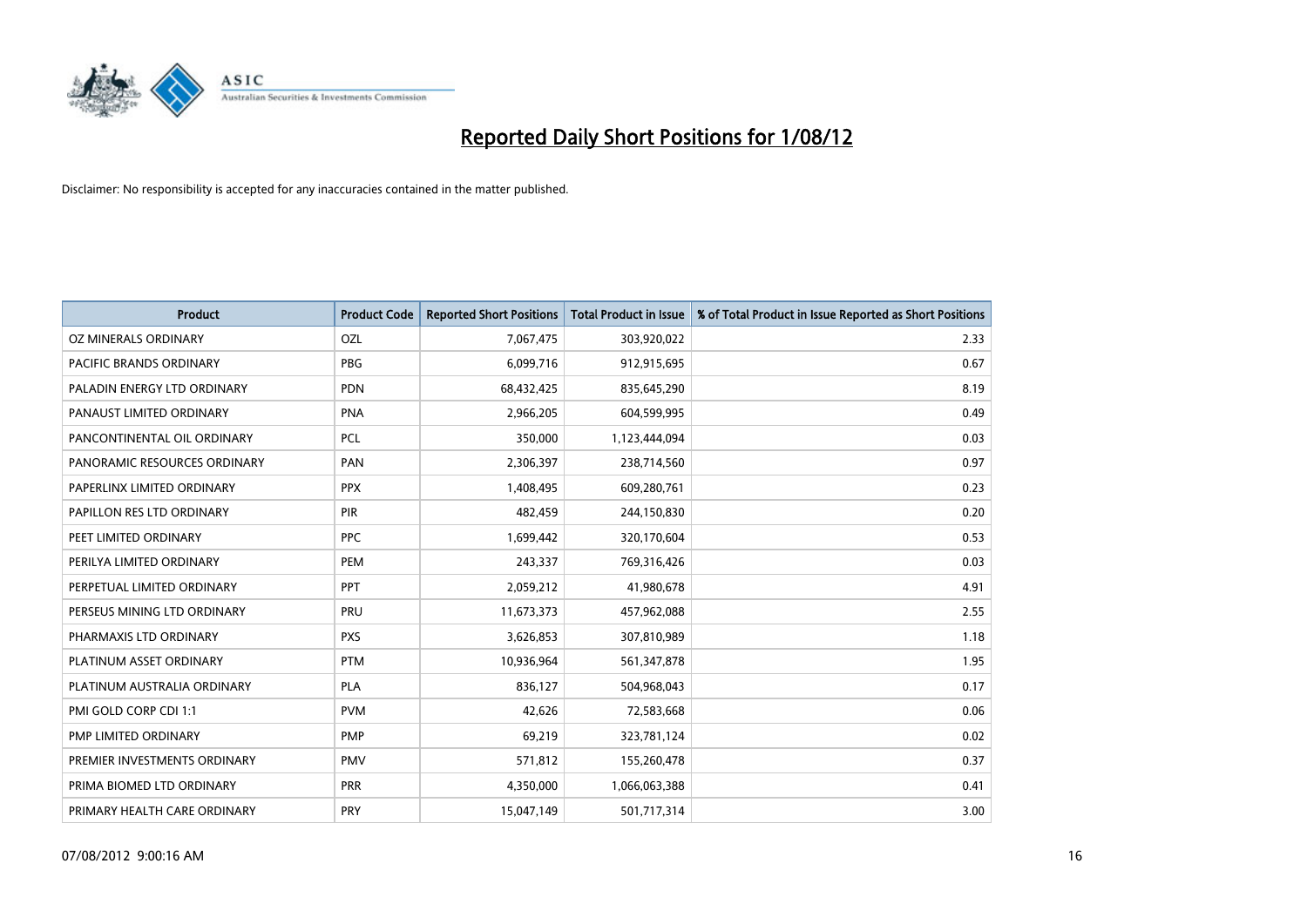

| <b>Product</b>                      | <b>Product Code</b> | <b>Reported Short Positions</b> | <b>Total Product in Issue</b> | % of Total Product in Issue Reported as Short Positions |
|-------------------------------------|---------------------|---------------------------------|-------------------------------|---------------------------------------------------------|
| PRIMEAG AUSTRALIA ORDINARY          | PAG                 | 102,065                         | 266,394,444                   | 0.04                                                    |
| PROGRAMMED ORDINARY                 | <b>PRG</b>          | 449,272                         | 118,175,280                   | 0.38                                                    |
| <b>QANTAS AIRWAYS ORDINARY</b>      | QAN                 | 12,811,603                      | 2,265,123,620                 | 0.57                                                    |
| <b>OBE INSURANCE GROUP ORDINARY</b> | <b>OBE</b>          | 51,817,359                      | 1,181,684,901                 | 4.39                                                    |
| OR NATIONAL LIMITED ORDINARY        | <b>ORN</b>          | 11,824,322                      | 2,440,000,000                 | 0.48                                                    |
| ORXPHARMA LTD ORDINARY              | <b>ORX</b>          | 197,335                         | 144,577,206                   | 0.14                                                    |
| <b>QUBE LOGISTICS HLDG ORDINARY</b> | <b>QUB</b>          | 5,949,977                       | 921,407,185                   | 0.65                                                    |
| RAMELIUS RESOURCES ORDINARY         | <b>RMS</b>          | 1,448,300                       | 336,116,949                   | 0.43                                                    |
| RAMSAY HEALTH CARE ORDINARY         | <b>RHC</b>          | 2,212,452                       | 202,081,252                   | 1.09                                                    |
| RANGE RESOURCES LTD ORDINARY        | <b>RRS</b>          | 233,488                         | 2,118,880,660                 | 0.01                                                    |
| <b>RCR TOMLINSON ORDINARY</b>       | <b>RCR</b>          | 33,564                          | 131,444,875                   | 0.03                                                    |
| <b>REA GROUP ORDINARY</b>           | <b>REA</b>          | 353,169                         | 131,714,699                   | 0.27                                                    |
| <b>RECKON LIMITED ORDINARY</b>      | <b>RKN</b>          | 851,001                         | 129,488,015                   | 0.66                                                    |
| <b>RED 5 LIMITED ORDINARY</b>       | <b>RED</b>          | 86,553                          | 135,488,008                   | 0.06                                                    |
| <b>RED FORK ENERGY ORDINARY</b>     | <b>RFE</b>          | 1,212,078                       | 310,229,853                   | 0.39                                                    |
| REDBANK ENERGY LTD ORDINARY         | AEJ                 | 13                              | 786,287                       | 0.00                                                    |
| REGIS RESOURCES ORDINARY            | <b>RRL</b>          | 397,918                         | 453,056,465                   | 0.09                                                    |
| RESMED INC CDI 10:1                 | <b>RMD</b>          | 227,434                         | 1,556,242,300                 | 0.01                                                    |
| <b>RESOLUTE MINING ORDINARY</b>     | <b>RSG</b>          | 6,056,813                       | 634,428,623                   | 0.95                                                    |
| <b>RESOURCE GENERATION ORDINARY</b> | <b>RES</b>          | 325,173                         | 262,895,652                   | 0.12                                                    |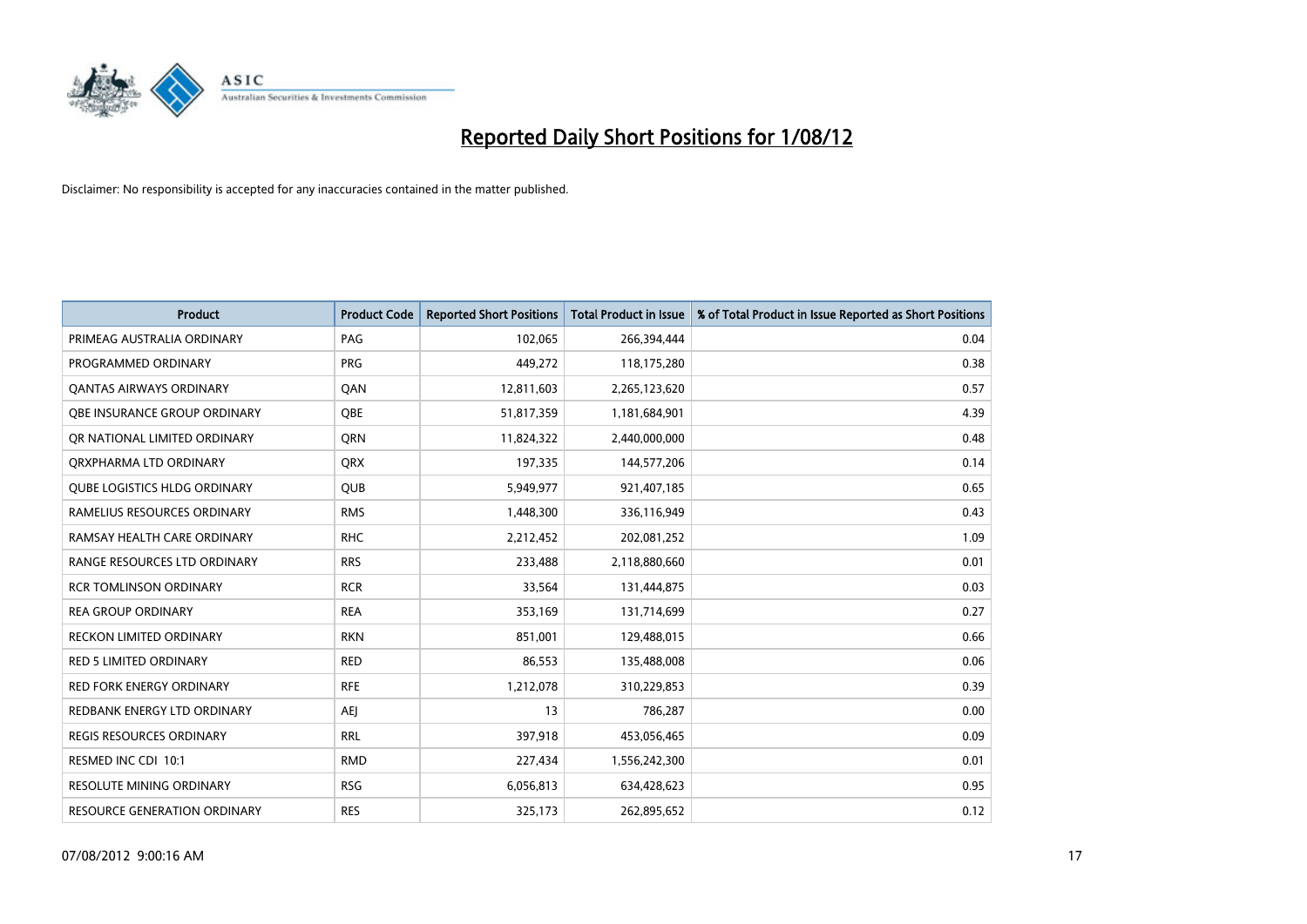

| <b>Product</b>                     | <b>Product Code</b> | <b>Reported Short Positions</b> | <b>Total Product in Issue</b> | % of Total Product in Issue Reported as Short Positions |
|------------------------------------|---------------------|---------------------------------|-------------------------------|---------------------------------------------------------|
| RETAIL FOOD GROUP ORDINARY         | <b>RFG</b>          | 16,960                          | 108,519,282                   | 0.02                                                    |
| REVERSE CORP LIMITED ORDINARY      | <b>REF</b>          | 100                             | 92,382,175                    | 0.00                                                    |
| REX MINERALS LIMITED ORDINARY      | <b>RXM</b>          | 612,822                         | 188,907,284                   | 0.32                                                    |
| RHG LIMITED ORDINARY               | <b>RHG</b>          | 36,083                          | 308,483,177                   | 0.01                                                    |
| <b>RIALTO ENERGY ORDINARY</b>      | <b>RIA</b>          | 954,206                         | 671,347,392                   | 0.14                                                    |
| <b>RIDLEY CORPORATION ORDINARY</b> | <b>RIC</b>          | 4,465                           | 307,817,071                   | 0.00                                                    |
| RIO TINTO LIMITED ORDINARY         | <b>RIO</b>          | 16,550,451                      | 435,758,720                   | 3.80                                                    |
| ROC OIL COMPANY ORDINARY           | <b>ROC</b>          | 1,793,529                       | 683,235,552                   | 0.26                                                    |
| <b>RURALCO HOLDINGS ORDINARY</b>   | <b>RHL</b>          | 12,000                          | 55,019,284                    | 0.02                                                    |
| SAI GLOBAL LIMITED ORDINARY        | SAI                 | 3,030,441                       | 204,354,836                   | 1.48                                                    |
| SALMAT LIMITED ORDINARY            | <b>SLM</b>          | 2,956,798                       | 159,802,174                   | 1.85                                                    |
| SAMSON OIL & GAS LTD ORDINARY      | SSN                 | 4,218,892                       | 1,778,970,540                 | 0.24                                                    |
| SANDFIRE RESOURCES ORDINARY        | <b>SFR</b>          | 4,662,953                       | 151,557,635                   | 3.08                                                    |
| <b>SANTOS LTD ORDINARY</b>         | <b>STO</b>          | 5,514,633                       | 952,988,558                   | 0.58                                                    |
| SARACEN MINERAL ORDINARY           | SAR                 | 1,900,385                       | 594,815,640                   | 0.32                                                    |
| SEDGMAN LIMITED ORDINARY           | <b>SDM</b>          | 941                             | 214,292,930                   | 0.00                                                    |
| SEEK LIMITED ORDINARY              | <b>SEK</b>          | 10,961,305                      | 337,101,307                   | 3.25                                                    |
| SENEX ENERGY LIMITED ORDINARY      | <b>SXY</b>          | 4,090,497                       | 1,138,734,837                 | 0.36                                                    |
| SERVCORP LIMITED ORDINARY          | SRV                 | 311                             | 98,440,807                    | 0.00                                                    |
| SERVICE STREAM ORDINARY            | <b>SSM</b>          | 400                             | 283,418,867                   | 0.00                                                    |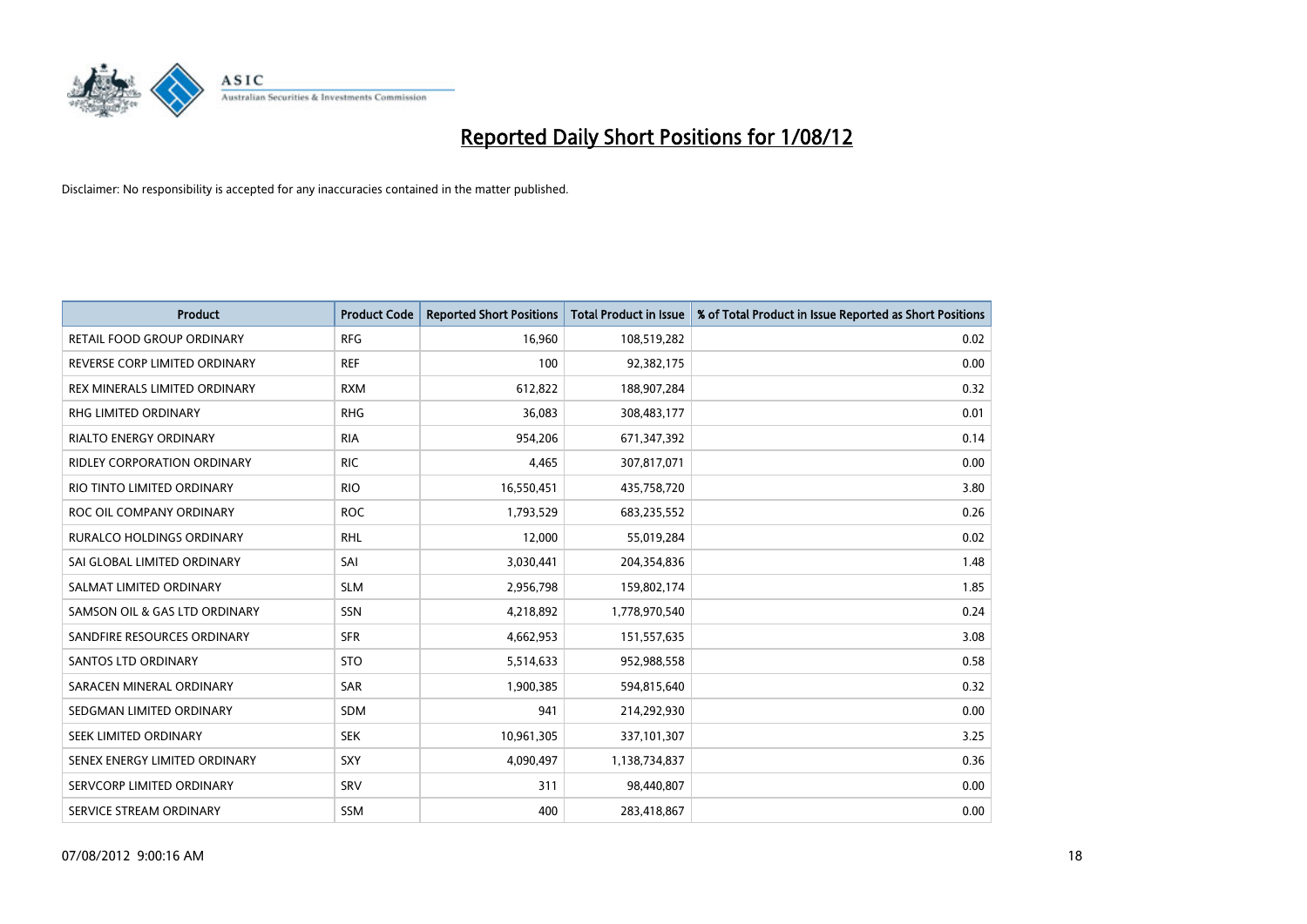

| <b>Product</b>                           | <b>Product Code</b> | <b>Reported Short Positions</b> | <b>Total Product in Issue</b> | % of Total Product in Issue Reported as Short Positions |
|------------------------------------------|---------------------|---------------------------------|-------------------------------|---------------------------------------------------------|
| SEVEN GROUP HOLDINGS ORDINARY            | <b>SVW</b>          | 1,314,648                       | 307,410,281                   | 0.43                                                    |
| SEVEN WEST MEDIA LTD ORDINARY            | <b>SWM</b>          | 34,021,175                      | 862,057,513                   | 3.95                                                    |
| SIGMA PHARMACEUTICAL ORDINARY            | <b>SIP</b>          | 4,839,467                       | 1,186,303,520                 | 0.41                                                    |
| SILEX SYSTEMS ORDINARY                   | <b>SLX</b>          | 624,429                         | 170,143,997                   | 0.37                                                    |
| SILVER LAKE RESOURCE ORDINARY            | <b>SLR</b>          | 917,436                         | 225,493,476                   | 0.41                                                    |
| SIMS METAL MGMT LTD ORDINARY             | SGM                 | 9,331,907                       | 204,830,045                   | 4.56                                                    |
| SINGAPORE TELECOMM. CHESS DEPOSITARY INT | <b>SGT</b>          | 9,245,386                       | 163,810,197                   | 5.64                                                    |
| SIRTEX MEDICAL ORDINARY                  | <b>SRX</b>          | 27,934                          | 55,768,136                    | 0.05                                                    |
| SKILLED GROUP LTD ORDINARY               | <b>SKE</b>          | 41,539                          | 233,487,276                   | 0.02                                                    |
| SKY CITY ENTERTAIN, ORDINARY             | <b>SKC</b>          | 101                             | 576,958,340                   | 0.00                                                    |
| <b>SLATER &amp; GORDON ORDINARY</b>      | <b>SGH</b>          | 65,942                          | 168,600,731                   | 0.04                                                    |
| SMS MANAGEMENT, ORDINARY                 | <b>SMX</b>          | 891,307                         | 68,415,913                    | 1.30                                                    |
| SONIC HEALTHCARE ORDINARY                | <b>SHL</b>          | 6,010,928                       | 390,969,875                   | 1.54                                                    |
| SOUL PATTINSON (W.H) ORDINARY            | SOL                 | 18,076                          | 239,395,320                   | 0.01                                                    |
| SOUTH BOULDER MINES ORDINARY             | <b>STB</b>          | 128,245                         | 126,732,826                   | 0.10                                                    |
| SP AUSNET STAPLED SECURITIES             | <b>SPN</b>          | 5,637,928                       | 3,339,620,165                 | 0.17                                                    |
| SPARK INFRASTRUCTURE STAPLED NOTE & UNIT | SKI                 | 34,809,422                      | 1,326,734,264                 | 2.62                                                    |
| SPECIALTY FASHION ORDINARY               | <b>SFH</b>          | 2,440,932                       | 192,236,121                   | 1.27                                                    |
| ST BARBARA LIMITED ORDINARY              | <b>SBM</b>          | 8,841,012                       | 325,615,389                   | 2.72                                                    |
| STANMORE COAL LTD ORDINARY               | <b>SMR</b>          | 32,870                          | 179,409,108                   | 0.02                                                    |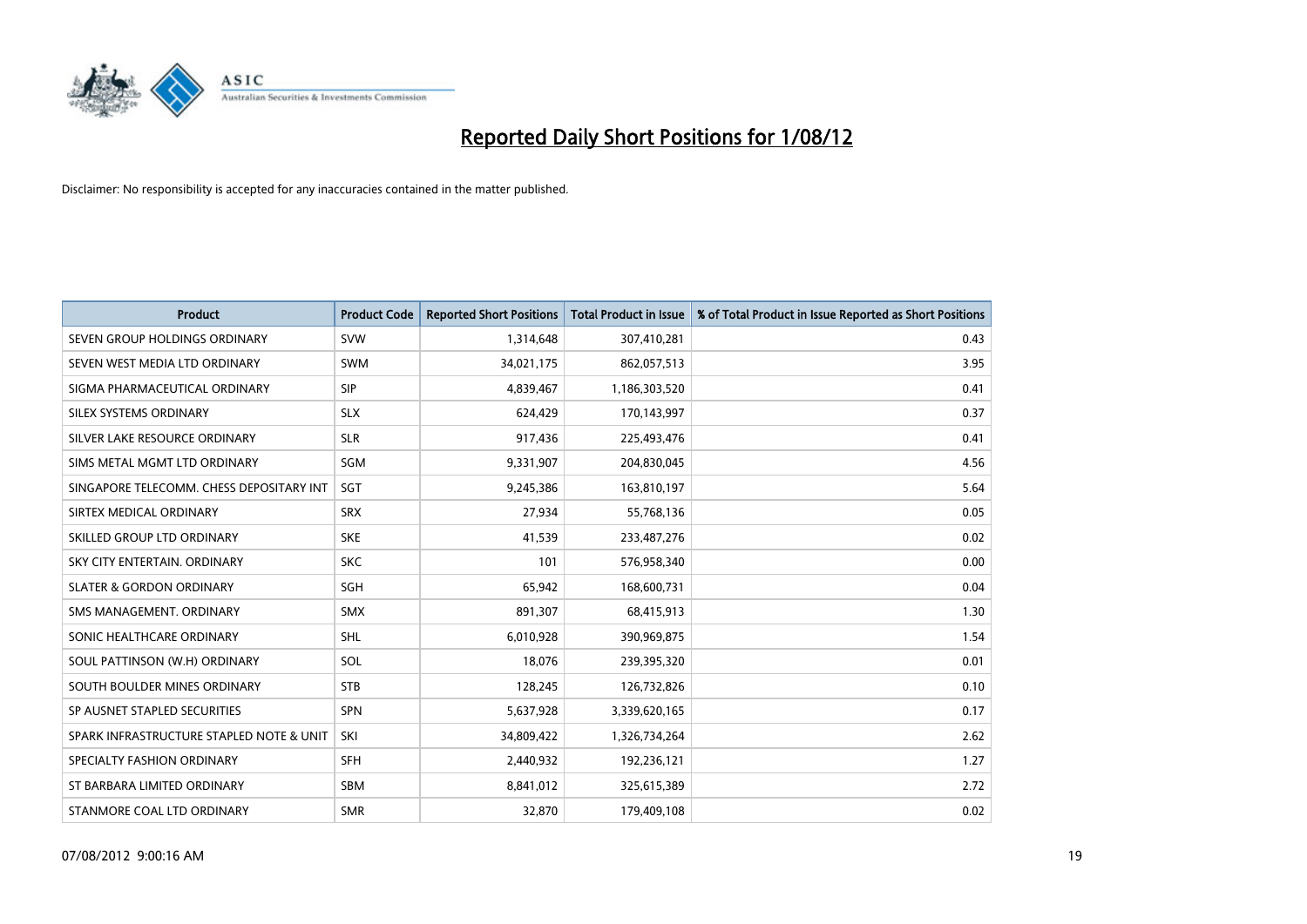

| <b>Product</b>                       | <b>Product Code</b> | <b>Reported Short Positions</b> | <b>Total Product in Issue</b> | % of Total Product in Issue Reported as Short Positions |
|--------------------------------------|---------------------|---------------------------------|-------------------------------|---------------------------------------------------------|
| STARPHARMA HOLDINGS ORDINARY         | SPL                 | 2,334,256                       | 281,690,401                   | 0.83                                                    |
| STHN CROSS MEDIA ORDINARY            | SXL                 | 10,228,725                      | 704,594,449                   | 1.45                                                    |
| STOCKLAND UNITS/ORD STAPLED          | SGP                 | 16,410,062                      | 2,203,547,228                 | 0.74                                                    |
| STRAITS RES LTD. ORDINARY            | <b>SRO</b>          | 120,519                         | 456,529,474                   | 0.03                                                    |
| STW COMMUNICATIONS ORDINARY          | SGN                 | 165,797                         | 362,798,351                   | 0.05                                                    |
| SUNCORP GROUP LTD ORDINARY           | <b>SUN</b>          | 10,999,000                      | 1,286,600,980                 | 0.85                                                    |
| SUNDANCE ENERGY ORDINARY             | <b>SEA</b>          | 78,998                          | 277,098,474                   | 0.03                                                    |
| SUNDANCE RESOURCES ORDINARY          | <b>SDL</b>          | 13,999,805                      | 3,049,577,034                 | 0.46                                                    |
| SUNLAND GROUP LTD ORDINARY           | <b>SDG</b>          | 18,391                          | 196,717,811                   | 0.01                                                    |
| SUPER RET REP LTD ORDINARY           | <b>SUL</b>          | 1,632,430                       | 196,172,971                   | 0.83                                                    |
| SYD AIRPORT STAPLED US PROHIBIT.     | SYD                 | 13,303,418                      | 1,861,210,782                 | 0.71                                                    |
| SYRAH RESOURCES ORDINARY             | <b>SYR</b>          | 34,277                          | 126,723,021                   | 0.03                                                    |
| TABCORP HOLDINGS LTD ORDINARY        | <b>TAH</b>          | 9,862,980                       | 730,113,969                   | 1.35                                                    |
| TANAMI GOLD NL ORDINARY              | <b>TAM</b>          | 344,875                         | 261,132,677                   | 0.13                                                    |
| TAP OIL LIMITED ORDINARY             | <b>TAP</b>          | 966,527                         | 241,295,311                   | 0.40                                                    |
| TASSAL GROUP LIMITED ORDINARY        | <b>TGR</b>          | 1,128                           | 146,304,404                   | 0.00                                                    |
| <b>TATTS GROUP LTD ORDINARY</b>      | <b>TTS</b>          | 8,180,096                       | 1,362,919,733                 | 0.60                                                    |
| TECHNOLOGY ONE ORDINARY              | <b>TNE</b>          | 2,126                           | 304,910,455                   | 0.00                                                    |
| <b>TELECOM CORPORATION ORDINARY</b>  | <b>TEL</b>          | 20,786,476                      | 1,856,780,364                 | 1.12                                                    |
| <b>TELSTRA CORPORATION, ORDINARY</b> | <b>TLS</b>          | 32,316,818                      | 12,443,074,357                | 0.26                                                    |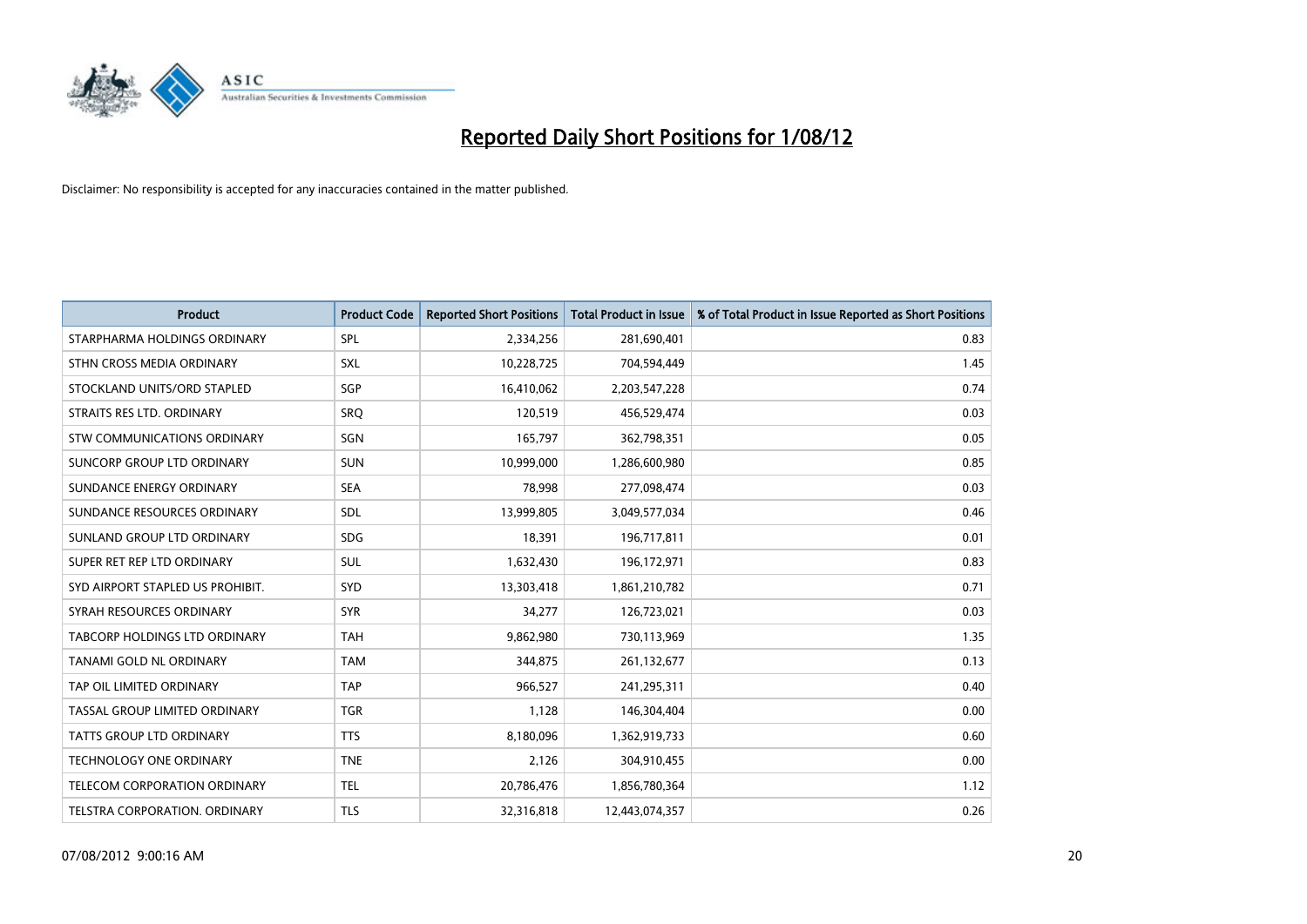

| <b>Product</b>                       | <b>Product Code</b> | <b>Reported Short Positions</b> | <b>Total Product in Issue</b> | % of Total Product in Issue Reported as Short Positions |
|--------------------------------------|---------------------|---------------------------------|-------------------------------|---------------------------------------------------------|
| TEN NETWORK HOLDINGS ORDINARY        | <b>TEN</b>          | 82,517,967                      | 1,437,204,873                 | 5.74                                                    |
| TERANGA GOLD CORP CDI 1:1            | <b>TGZ</b>          | 91,822                          | 159,568,958                   | 0.06                                                    |
| TEXON PETROLEUM LTD ORDINARY         | <b>TXN</b>          | 270,603                         | 245,039,848                   | 0.11                                                    |
| TFS CORPORATION LTD ORDINARY         | <b>TFC</b>          | 57,942                          | 279,621,829                   | 0.02                                                    |
| THE REJECT SHOP ORDINARY             | <b>TRS</b>          | 2,701,322                       | 26,071,170                    | 10.36                                                   |
| THORN GROUP LIMITED ORDINARY         | <b>TGA</b>          | 340,655                         | 146,374,703                   | 0.23                                                    |
| <b>TIGER RESOURCES ORDINARY</b>      | <b>TGS</b>          | 2,059,413                       | 673,470,269                   | 0.31                                                    |
| TOLL HOLDINGS LTD ORDINARY           | <b>TOL</b>          | 16,572,179                      | 717,133,875                   | 2.31                                                    |
| TOX FREE SOLUTIONS ORDINARY          | <b>TOX</b>          | 38,037                          | 115,311,608                   | 0.03                                                    |
| TPG TELECOM LIMITED ORDINARY         | <b>TPM</b>          | 2,292,617                       | 793,808,141                   | 0.29                                                    |
| <b>TRADE ME GROUP ORDINARY</b>       | <b>TME</b>          | 816,000                         | 395,745,510                   | 0.21                                                    |
| <b>TRANSFIELD SERVICES ORDINARY</b>  | <b>TSE</b>          | 4,845,416                       | 520,790,618                   | 0.93                                                    |
| TRANSPACIFIC INDUST, ORDINARY        | <b>TPI</b>          | 6,934,639                       | 1,578,479,491                 | 0.44                                                    |
| TRANSURBAN GROUP TRIPLE STAPLED SEC. | <b>TCL</b>          | 8,778,498                       | 1,458,321,112                 | 0.60                                                    |
| TREASURY WINE ESTATE ORDINARY        | <b>TWE</b>          | 13,151,919                      | 647,227,144                   | 2.03                                                    |
| TROY RESOURCES LTD ORDINARY          | <b>TRY</b>          | 198,093                         | 89,462,649                    | 0.22                                                    |
| UGL LIMITED ORDINARY                 | UGL                 | 7,574,212                       | 166,315,038                   | 4.55                                                    |
| UNILIFE CORPORATION CDI 6:1          | <b>UNS</b>          | 186,653                         | 253,466,532                   | 0.07                                                    |
| UXC LIMITED ORDINARY                 | <b>UXC</b>          | 58,211                          | 305,585,913                   | 0.02                                                    |
| <b>VENTURE MINERALS ORDINARY</b>     | <b>VMS</b>          | 25,674                          | 232,468,592                   | 0.01                                                    |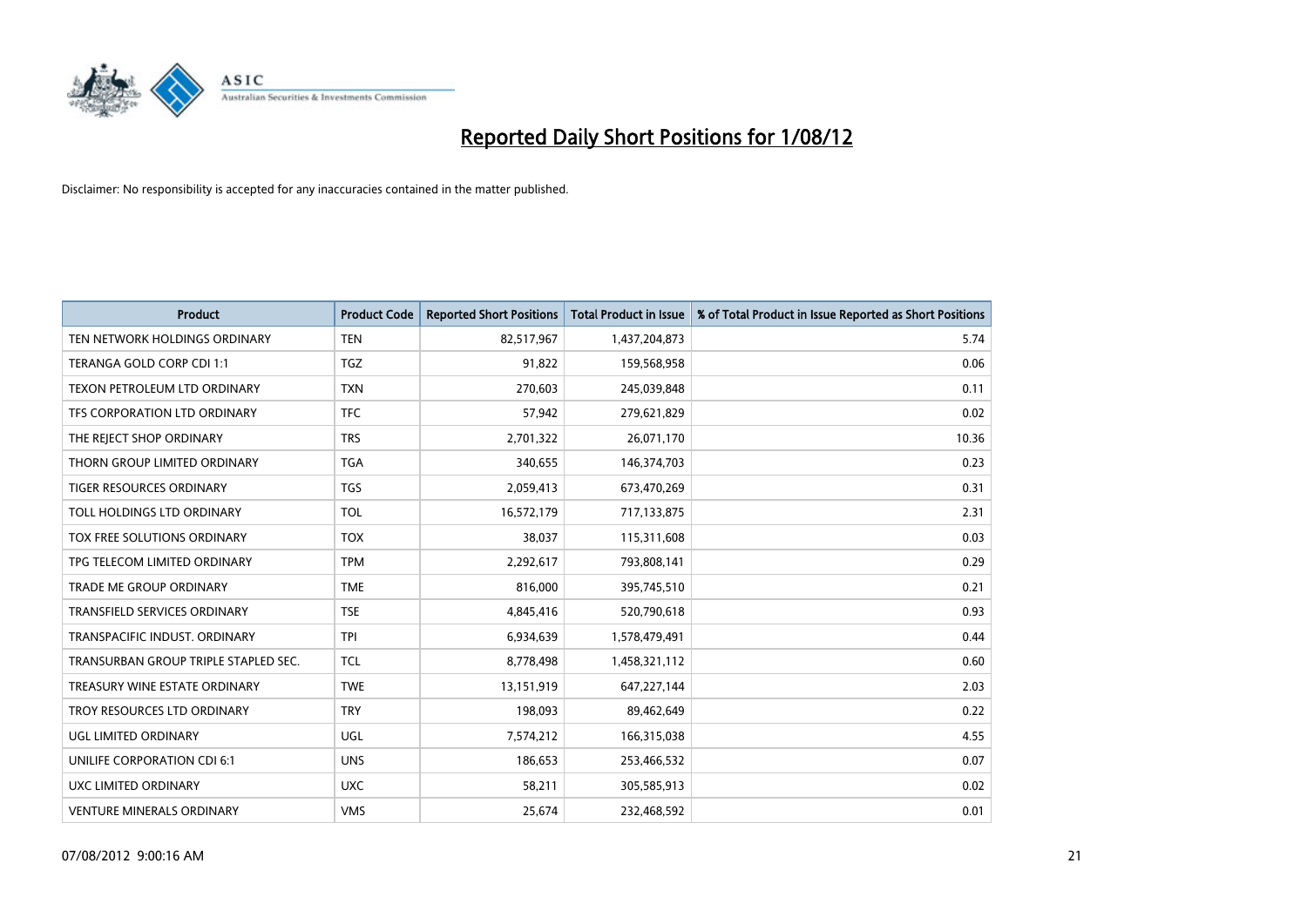

| <b>Product</b>                           | <b>Product Code</b> | <b>Reported Short Positions</b> | <b>Total Product in Issue</b> | % of Total Product in Issue Reported as Short Positions |
|------------------------------------------|---------------------|---------------------------------|-------------------------------|---------------------------------------------------------|
| VIRGIN AUS HLDG LTD ORDINARY             | <b>VAH</b>          | 20,720,410                      | 2,210,197,600                 | 0.94                                                    |
| VITERRA INC CDI 1:1                      | <b>VTA</b>          | 10                              | 68,629,939                    | 0.00                                                    |
| VNGD ALL-WORLD EX-US CDI 1:1             | <b>VEU</b>          | 2,299                           | 1,088,776                     | 0.21                                                    |
| <b>VOCUS COMMS LTD ORDINARY</b>          | <b>VOC</b>          | 66,440                          | 70,181,826                    | 0.09                                                    |
| WAH NAM INT HLDG LTD ORDINARY            | <b>WNI</b>          | 91,872                          | 7,175,039,665                 | 0.00                                                    |
| <b>WATPAC LIMITED ORDINARY</b>           | <b>WTP</b>          | 263,396                         | 184,332,526                   | 0.14                                                    |
| <b>WDS LIMITED ORDINARY</b>              | <b>WDS</b>          | 7                               | 144,740,614                   | 0.00                                                    |
| WEBIET LIMITED ORDINARY                  | <b>WEB</b>          | 201,101                         | 71,065,929                    | 0.28                                                    |
| <b>WESFARMERS LIMITED ORDINARY</b>       | <b>WES</b>          | 29,482,557                      | 1,006,508,845                 | 2.93                                                    |
| WESFARMERS LIMITED PARTIALLY PROTECTED   | <b>WESN</b>         | 1,107,470                       | 150,563,317                   | 0.74                                                    |
| WESTERN AREAS NL ORDINARY                | <b>WSA</b>          | 9,794,241                       | 179,735,899                   | 5.45                                                    |
| WESTERN DESERT RES. ORDINARY             | <b>WDR</b>          | 295,270                         | 234,819,203                   | 0.13                                                    |
| WESTFIELD GROUP ORD/UNIT STAPLED SEC     | <b>WDC</b>          | 6,429,958                       | 2,260,505,450                 | 0.28                                                    |
| <b>WESTFIELD RETAIL TST UNIT STAPLED</b> | <b>WRT</b>          | 43,088,597                      | 3,054,166,195                 | 1.41                                                    |
| <b>WESTPAC BANKING CORP ORDINARY</b>     | <b>WBC</b>          | 51,127,603                      | 3,080,007,077                 | 1.66                                                    |
| WHITE ENERGY COMPANY ORDINARY            | <b>WEC</b>          | 1,273,927                       | 322,974,494                   | 0.39                                                    |
| WHITEHAVEN COAL ORDINARY                 | <b>WHC</b>          | 12,672,613                      | 1,013,190,387                 | 1.25                                                    |
| WIDE BAY AUST LTD ORDINARY               | <b>WBB</b>          | 10,001                          | 36,139,327                    | 0.03                                                    |
| WOODSIDE PETROLEUM ORDINARY              | <b>WPL</b>          | 3,541,629                       | 823,910,657                   | 0.43                                                    |
| WOOLWORTHS LIMITED ORDINARY              | <b>WOW</b>          | 6,484,507                       | 1,231,937,886                 | 0.53                                                    |